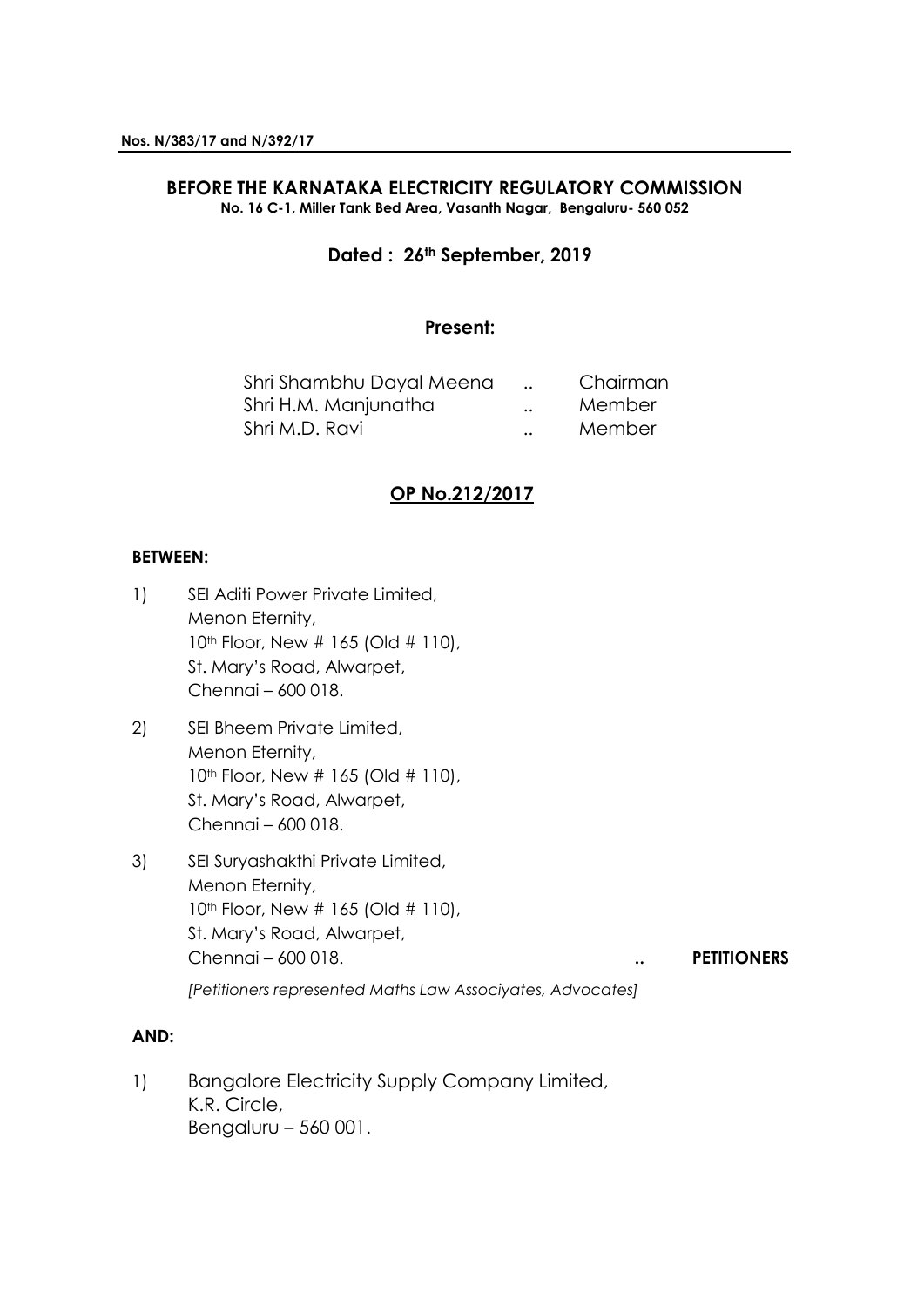2) Karnataka Power Transmission Corporation Limited, Cauvery Bhavan, K.G. Road, Bengaluru – 560 009. . . **RSPONDENTS** 

## *[Note: Respondnet-2 is impleaded vide Order dated 11.01.2018]*

**\_\_\_\_\_\_\_\_\_\_\_\_\_\_\_\_\_\_\_\_\_\_\_\_\_\_\_\_\_\_\_\_\_\_\_\_\_\_\_\_\_\_\_\_\_\_\_\_\_\_\_\_\_\_\_\_\_\_\_\_\_\_\_\_\_\_\_\_\_\_\_\_\_\_\_\_\_\_\_\_\_\_\_\_\_\_\_\_\_\_\_\_\_\_\_\_**

*[Respondent-1 represented Justlaw, Advocates, Respondent-2 represented by ALMT Legal, Advocates]*

# **OP No.213/2017**

#### **BETWEEN:**

- 1) SEI Diamond Private Limited, Menon Eternity, 10<sup>th</sup> Floor, New # 165 (Old # 110), St. Mary's Road, Alwarpet, Chennai – 600 018.
- 2) SEI Venus Private Limited, Menon Eternity, 10<sup>th</sup> Floor, New # 165 (Old # 110), St. Mary's Road, Alwarpet, Chennai – 600 018. **.. PETITIONERS** *[Petitioners represented Maths Law Associyates, Advocates]*

#### **AND:**

- 1) Bangalore Electricity Supply Company Limited, K.R. Circle, Bengaluru – 560 001.
- 2) Hubli Electricity Supply Company Limited, P.B. Road, Navanagar, Hubballi – 580 025.
- 3) Karnataka Power Transmission Corporation Limited, Cauvery Bhavan, K.G. Road, Bengaluru – 560 009. . . **RSPONDENTS**

*[Note: Respondent-3 is impleaded vide Order dated 11.01.2018]*

*[Respondent-1 represented by Justlaw, Advocates, Respondent-2 represented by Shri G.S. Kannur, Advocate, Respondent-3 represented by ALMT Legal, Advocates]*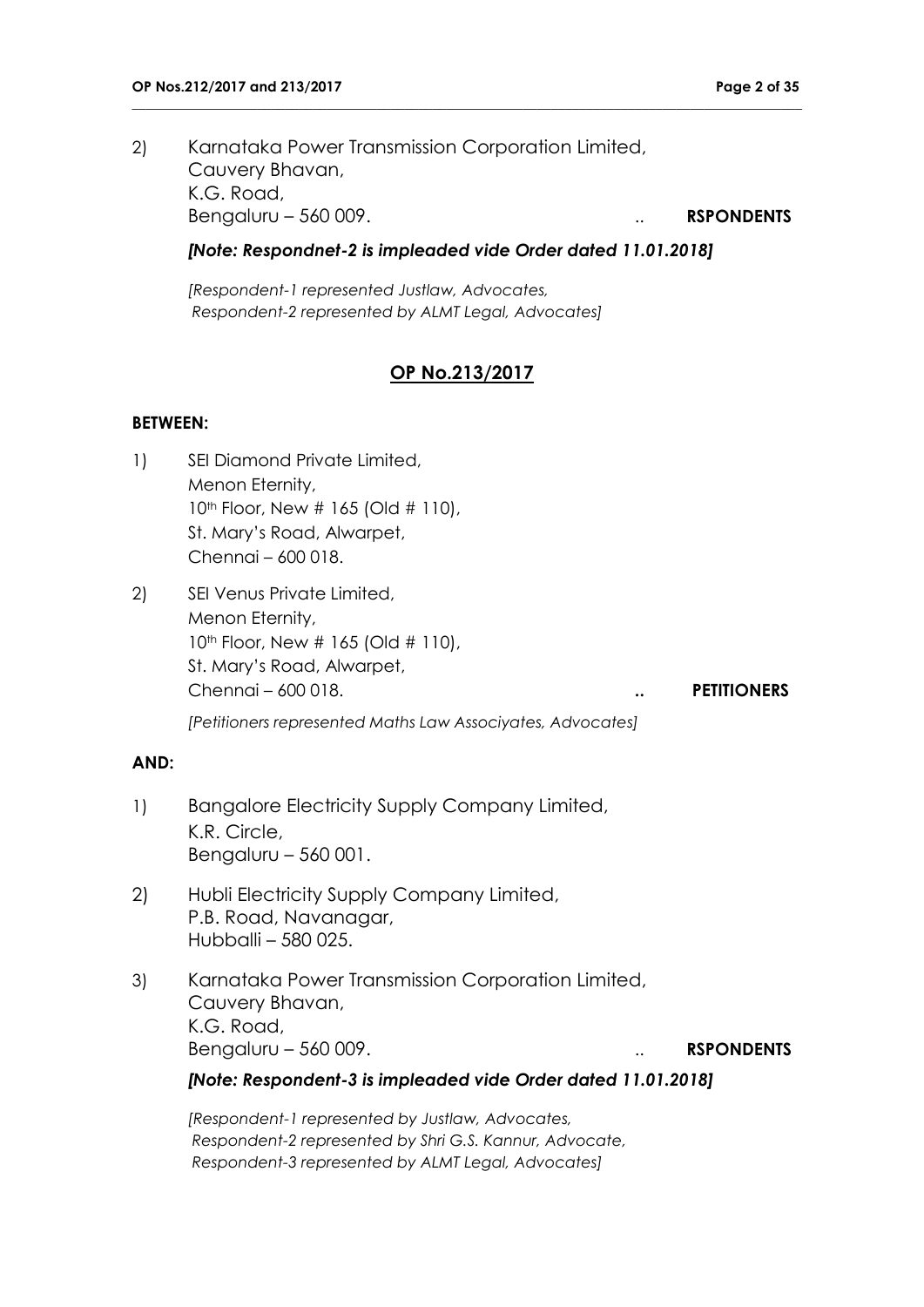# **COMMON ORDERS**

- 1) In the above two cases, the questions of law and facts involved, for our consideration, are almost similar, therefore, we proceed to pass this common Order.
- 2) In OP No.212/2017, the Petitioners have payed, in effect, for the following reliefs:
	- (a) To approve the change of SCOD to 31.03.2017 in the respective Power Purchase Agreements between the respective Petitioners and Respondent No.1;
	- (b) To direct Respondent No.1 to enter into an Amendment Agreement to the respective Power Purchase Agreements, to modify the changes that may be approved by this Commission; and,
	- (c) To pass any other Order which this Commission may deem fit.
- 3) In OP No.213/2017, the Petitioners have payed, in effect, for the following reliefs:
	- (a) To approve the change of SCOD to 28.03.2017 in the respective Power Purchase Agreements between the respective Petitioners and Respondent Nos.1 and 2;
	- (b) To direct Respondent Nos.1 and 2 to enter into an Amendment Agreement to the respective Power Purchase Agreements, to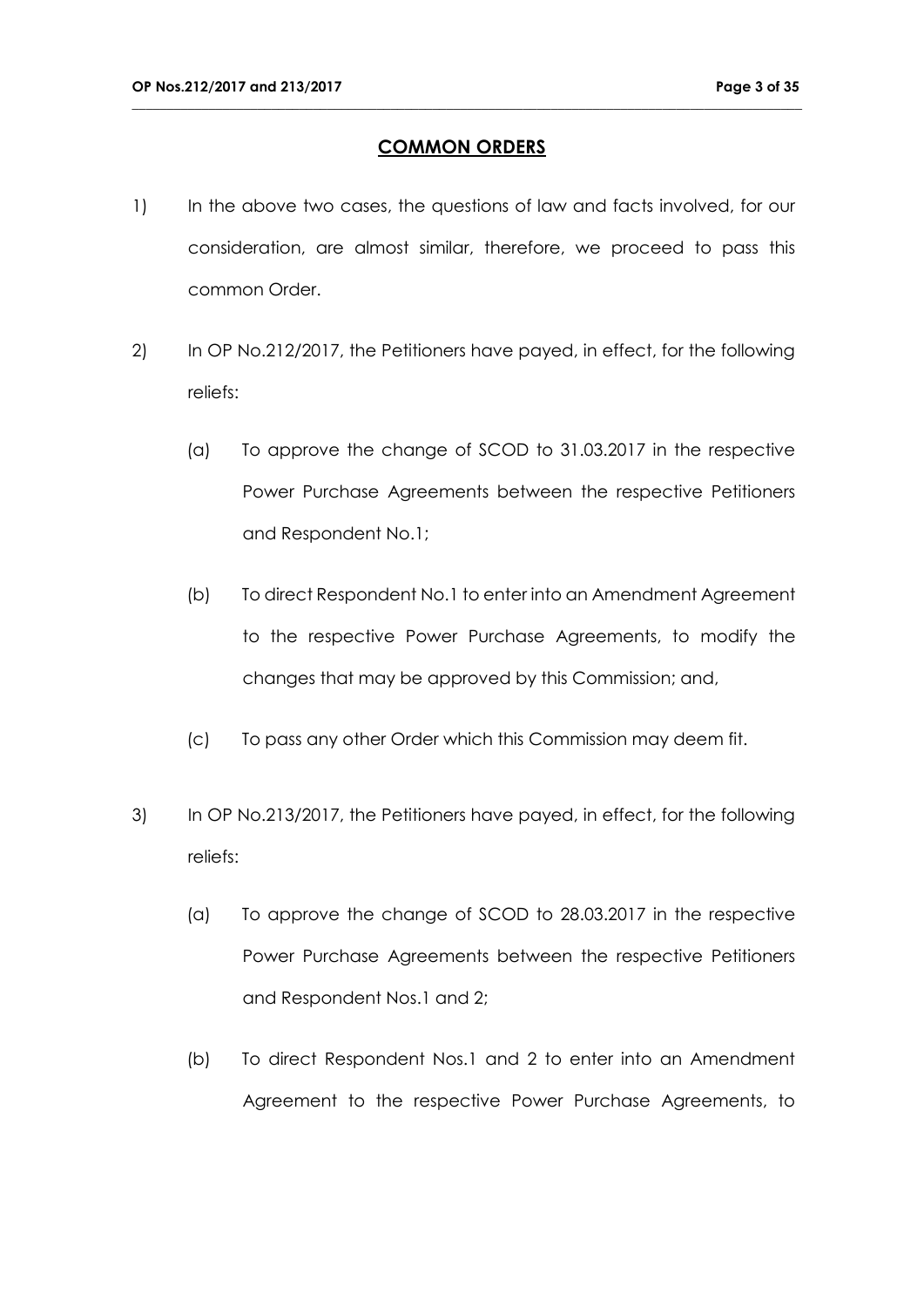modify the changes that may be approved by this Commission; and,

(c) To pass any other Order which this Commission may deem fit.

- 4) The common material facts, pleaded by the Petitioners in these Petitions, may be stated as follows:
- (a) The Karnataka Renewable Energy Development Limited (KREDL) invited 'Request for Proposal' (RfP) dated 30.05.2014, prescribing the technical and commercial terms and conditions, for selection of bidders for undertaking the development of 500 MW of Solar PV Power Plants in Karnataka. The KREDL, after receiving the Proposals from certain bidders, including M/s. SunEdison Energy Holding (Singapore) Pte. Ltd., (Single Business Entity), accepted the five different bids of SunEdison Energy Holding (Singapore) Pte. Ltd., for development of five Solar PV Power Projects of 30 MW capacity each in Chellakere Taluk, Chitradurga District and issued separate Letters of Award (LoA) dated 19.11.2014 requiring, *inter alia*, to execute Power Purchase Agreements (PPAs) with the Distribution Licensees, stated therein. M/s.SunEdison Energy Holding (Singapore) Pte. Ltd., promoted and incorporated five Special Purpose Vehicles (SPVs), in terms of the RfP and requested the Distribution Licensees concerned to accept the SPVs as the Developers of the different Solar Power Projects and to execute the PPAs. Accordingly, the different SPVs have entered into the PPAs.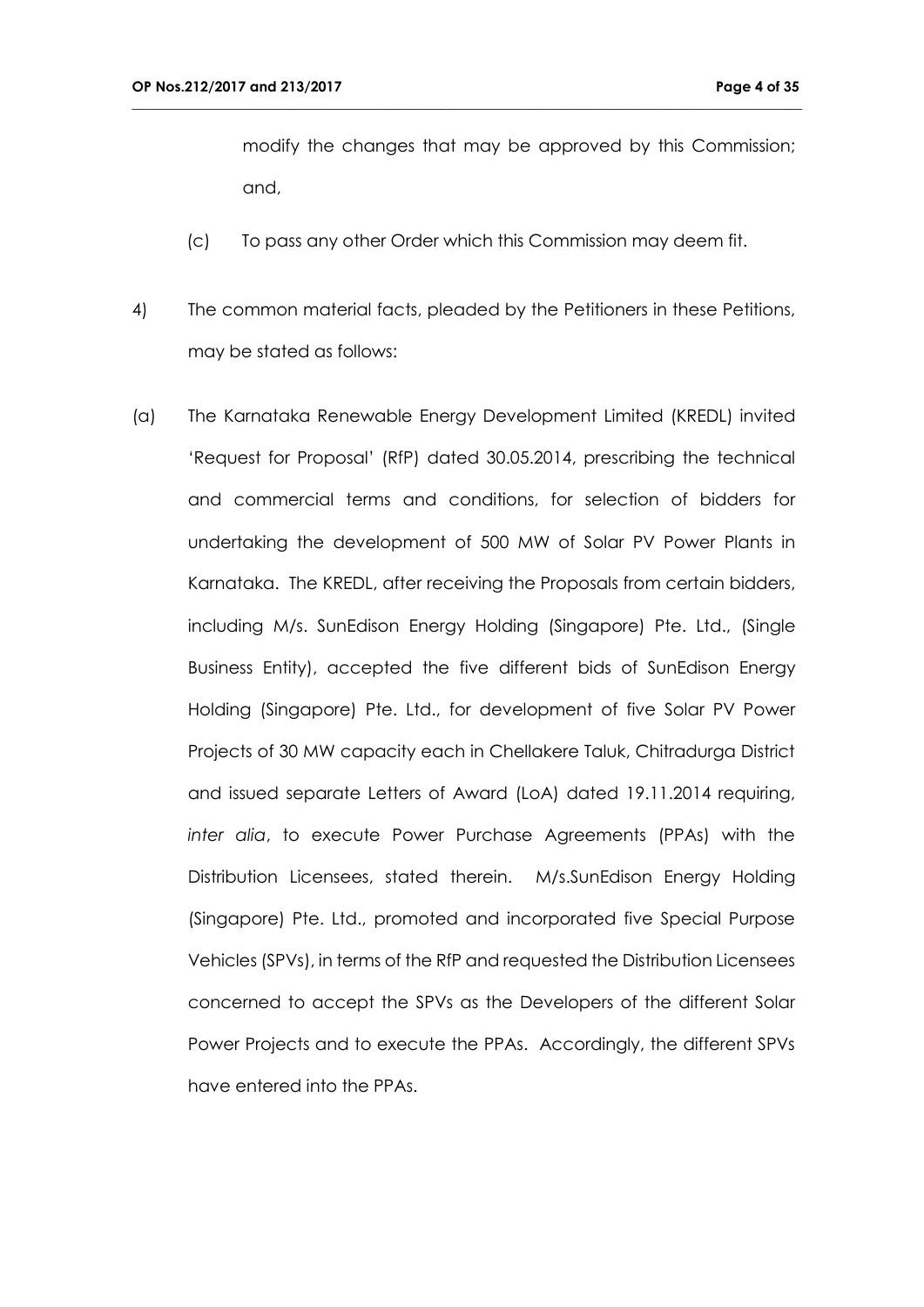(b) The details of the SPVs, the PPAs executed by them and other relevant

**\_\_\_\_\_\_\_\_\_\_\_\_\_\_\_\_\_\_\_\_\_\_\_\_\_\_\_\_\_\_\_\_\_\_\_\_\_\_\_\_\_\_\_\_\_\_\_\_\_\_\_\_\_\_\_\_\_\_\_\_\_\_\_\_\_\_\_\_\_\_\_\_\_\_\_\_\_\_\_\_\_\_\_\_\_\_\_\_\_\_\_\_\_\_\_\_**

| OP No.   | Name of<br><b>SPV</b>                       | Name of<br><b>ESCOM</b><br>with<br>whom<br>PPA is<br>executed | Capa-<br>city of<br>Project | Date of<br><b>PPA</b> | <b>Scheduled</b><br>Commis-<br>sioning<br>Date | <b>Actual</b><br>Date of<br>Commis-<br>sioning of<br>Project | Tariff<br>Dis-<br>covered<br>Rs.Ps./<br>Unit |
|----------|---------------------------------------------|---------------------------------------------------------------|-----------------------------|-----------------------|------------------------------------------------|--------------------------------------------------------------|----------------------------------------------|
| 212/2017 | SEI Aditi<br>Power<br>Private<br>Limited    | <b>BESCOM</b>                                                 | 30 MW                       | 18.12.2014            | 17.06.2016                                     | 30.03.2017                                                   | 6.86                                         |
|          | <b>SEI Bheem</b><br>Private<br>Limited      | <b>BESCOM</b>                                                 | 30 MW                       | 18.12.2014            | 17.06.2016                                     | 30.03.2017                                                   | 6.89                                         |
|          | SEI Surya-<br>shakthi<br>Private<br>Limited | <b>BESCOM</b>                                                 | 30 MW                       | 18.12.2014            | 17.06.2016                                     | 30.03.2017                                                   | 6.97                                         |
| 213/2017 | <b>SEI Diamond</b><br>Private<br>Limited    | <b>BESCOM</b>                                                 | 30 MW                       | 18.12.2014            | 17.06.2016                                     | 28.03.2017                                                   | 6.92                                         |
|          | <b>SEI Venus</b><br>Private<br>Limited      | <b>HESCOM</b>                                                 | 30 MW                       | 18.12.2014            | 17.06.2016                                     | 28.03.2017                                                   | 6.83                                         |

facts may be stated as follows:

# 5) The other relevant facts in OP No.212/2017 are as follows:

# (a) The locations of the three Projects involved are as follows:

(i) SEI Aditi Power:

Near Pallavalli Village, Pavagada Taluk, Tumakuru District.

(ii) SEI Bheem:

Uppatahalli and Agalmadke Villages, Pavagada Taluk, YTumakuru District.

(iii) SEI Suryashakthi:

Kamballahalli Village, Pavagarda Taluk, Tumakuru District.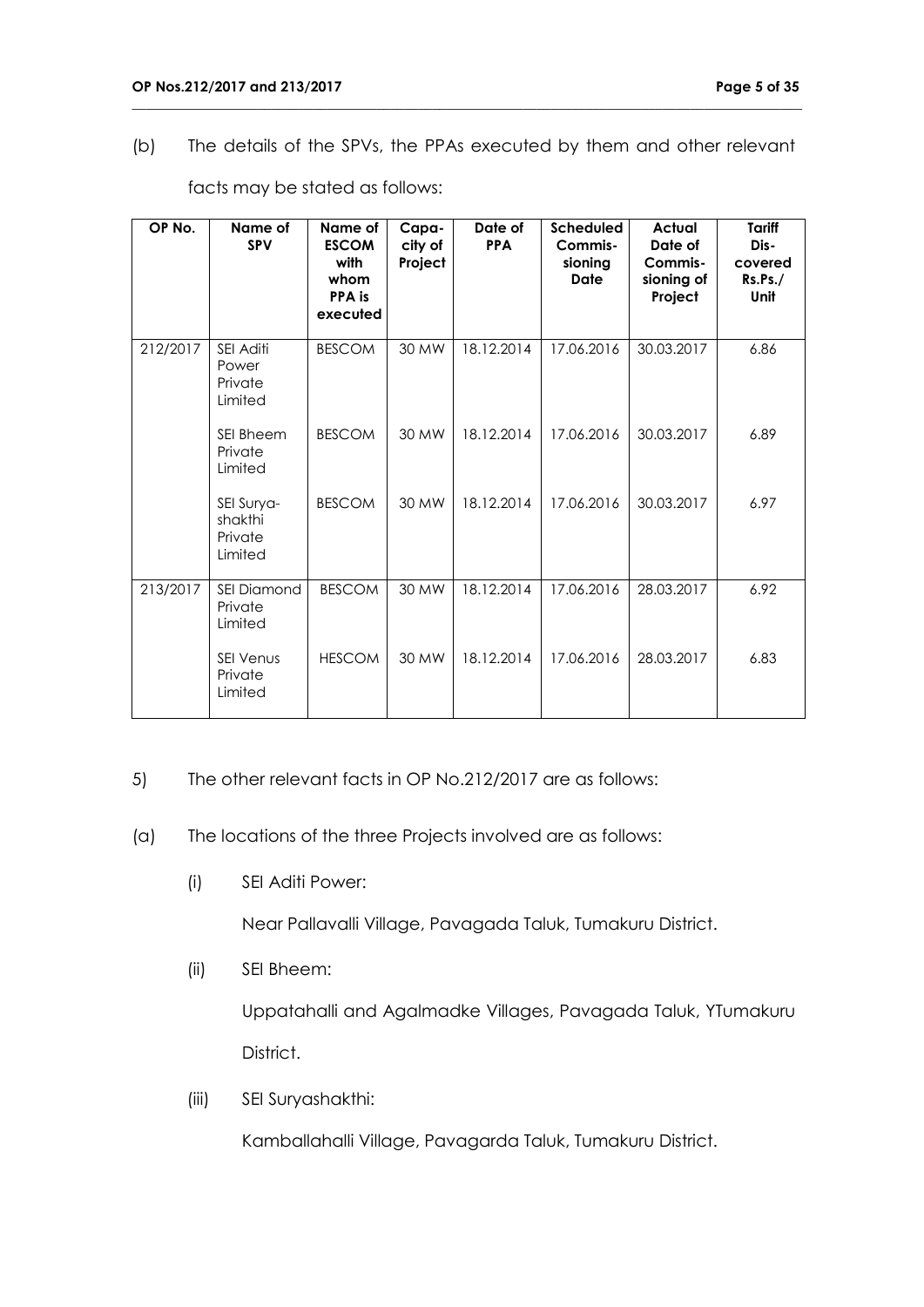The Aditi Power Private Limited has undertaken to develop a common Pooling Station. The common Pooling Station is near Pallavalli Village, Pavagada Taluk, Tumakuru District. The distance between the common Pooling Station and the Kotagudda (Pavagqda) Sub-Station, where power is to be evacuated, is about 13 KMs.

**\_\_\_\_\_\_\_\_\_\_\_\_\_\_\_\_\_\_\_\_\_\_\_\_\_\_\_\_\_\_\_\_\_\_\_\_\_\_\_\_\_\_\_\_\_\_\_\_\_\_\_\_\_\_\_\_\_\_\_\_\_\_\_\_\_\_\_\_\_\_\_\_\_\_\_\_\_\_\_\_\_\_\_\_\_\_\_\_\_\_\_\_\_\_\_\_**

(b) The Petitioners in OP No.212/2017 have obtained a common tentative Evacuation Scheme approval dated 28.05.2015, issued by the Chief Engineer, Electy. (Planning & Co-ordination), KPTCL, Bengaluru (Document No.1 produced by Respondent No.2). The said approval stipulates the works to be carried out by the Petitioners from the proposed common Pooling Station up to the 220 kV Bus of the proposed 220/66 kV Kotagudda (Pavagada) Sub-Station, with other terms and conditions. Further, it specifically states that the proposed evacuation of power would commence only after the commissioning of the proposed 220/66 kV Kotagudda (Pavagada) Sub-Station. Further, it states that, only after the acceptance of the said Evacuation Scheme, with the other conditions, from the Petitioners, the tentative Evacuation Scheme approval would be regularized and detailed approved regular Evacuation Scheme along with the terms and conditions and clearance for commencement of work of evacuation would be conveyed. The Petitioners accepted the terms and conditions stated in the tentative Evacuation Scheme and gave the consent letter dated 29.05.2015 (Document No.2 produced by the 2nd Respondent). Thereafter, the regular Evacuation Scheme approval dated 10.06.2015 with all the terms and conditions was issued, stipulating the work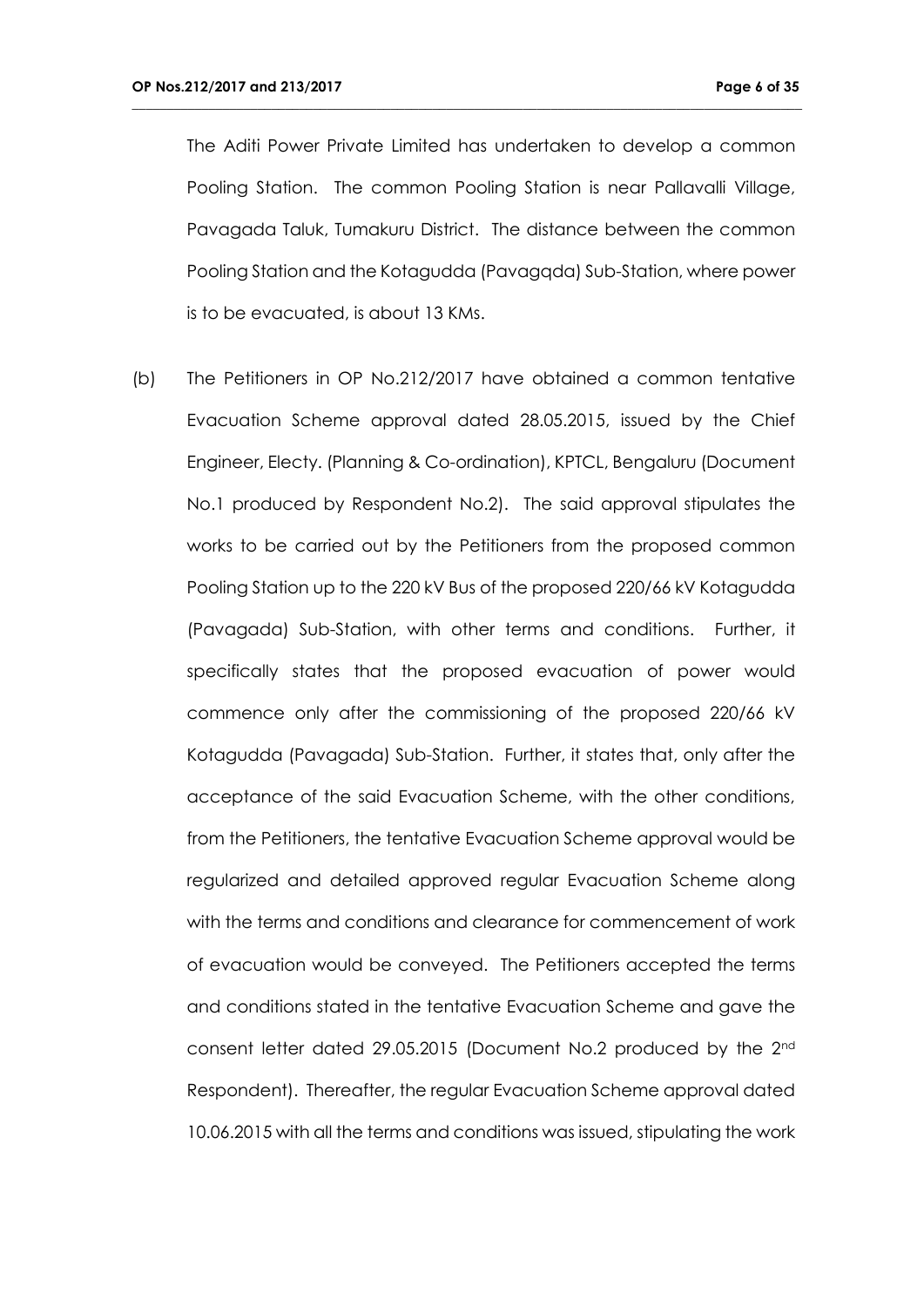to be undertaken by the Petitioners for construction of the 220 kV SC Line, for a distance of 13 KMs between the proposed common Pooling Station and the proposed 220/66 kV Kotagudda (Pavagada) Sub-Station. In this regular Evacuation Approval, again it was specifically stated that the proposed evacuation of power from the Power Projects would commence, only after the commissioning of the proposed 220/66 kV Kotagudda (Pavagada) Sub-Station. [The Regular Evacuation Scheme approval dated 10.06.2015 is produced by the 1st Respondent (BESCOM) as ANNEURE-R2].

**\_\_\_\_\_\_\_\_\_\_\_\_\_\_\_\_\_\_\_\_\_\_\_\_\_\_\_\_\_\_\_\_\_\_\_\_\_\_\_\_\_\_\_\_\_\_\_\_\_\_\_\_\_\_\_\_\_\_\_\_\_\_\_\_\_\_\_\_\_\_\_\_\_\_\_\_\_\_\_\_\_\_\_\_\_\_\_\_\_\_\_\_\_\_\_\_**

(c) The Petitioners in OP No.212/2017 have averred that, though the three Projects were almost ready and the work in respect of the common Pooling Station was also completed and they were sure to complete all the components of the Projects by end of August, 2016, as the 220/66 kV Kotagudda (Pavagada) Sub-Station and the Kotagudda-Madhugiri Transmission Line was being delayed due to various reasons, like the ROW issues at different locations and hence the Projects could not be commissioned. Therefore, the Petitioners requested the Chief Engineer. Electy.(Planning & Co-ordination) to explore the possibilities of evacuating the power from the Projects through the other Lines. (These facts are stated in the letter dated 19.08.2016, addressed to the Chief Engineer, Electy.(Planning & Co-ordination) (ANNEXURE-A). In reply, the Chief Engineer, Electy.(Planning & Co-ordination), Transmission Zone, BESCOM, Tumakuru, by letter dated 09.09.2016 (ANNEXURE-B), stated that, the work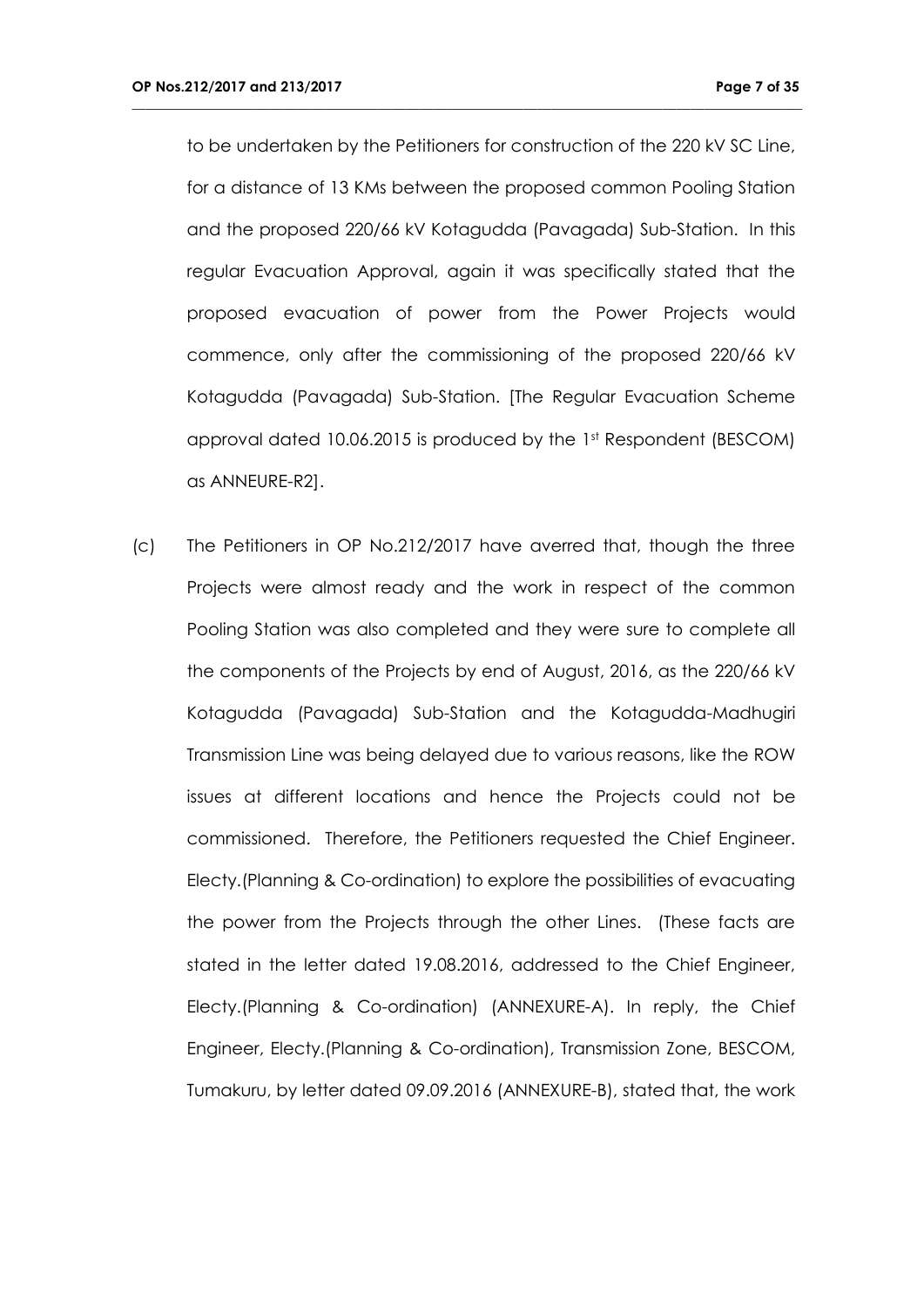of Kotagudda (Pavagada) Sub-Station and the Transmission Line was likely to be completed by 31.12.2016.

**\_\_\_\_\_\_\_\_\_\_\_\_\_\_\_\_\_\_\_\_\_\_\_\_\_\_\_\_\_\_\_\_\_\_\_\_\_\_\_\_\_\_\_\_\_\_\_\_\_\_\_\_\_\_\_\_\_\_\_\_\_\_\_\_\_\_\_\_\_\_\_\_\_\_\_\_\_\_\_\_\_\_\_\_\_\_\_\_\_\_\_\_\_\_\_\_**

(d) The Petitioners in OP No.212/2017, by letters dated 09.09.2016, 14.09.2016 and 17.10.2016 (ANNEXURE-C), have requested the Managing Director of the 1st Respondent (BESCOM) to extend the Scheduled Commissioning Date up to 31.12.2016 or the actual completion of the Kotagudda (Pavagada) Sub-station works along with the Transmission Line concerned. Earlier, the 1st Respondent (BESCOM), by letter dated 02.03.2016 (ANNEXURE-L) produced along with the Rejoinder of the Petitioner, had extended the Scheduled Commissioning Date up to 17.09.2016, subject to extension of the validity of the Bank Guarantees. The Petitioners, through letters dated 12.12.2016(ANNEXURE-D), expressed their apprehension that the works in respect of the Kotagudda (Pavagada) Sub-Station and the Transmission Line concerned were not being completed within 31.12.2016, The Petitioners wrote the letter dated 17.01.2017 (ANNEXURE-E) addressed to the Director (Technical) of the 1st Respondent (BESCOM) requesting them not to proceed with the encashment of the bank Guarantees. The KPTCL, vide letters dated 19.01.2017 (ANNEXURE-F), intimated the Petitioners that the works on Kotagudda (Pavagada) Sub-Station along with the Transmission Line concerned were likely to be completed by 31.03.2017. The Petitioners, vide letter dated 09.12.217 (ANNEXURE-G) addressed to the 1ST Respondent (BESCOM), requested it to extend the Scheduled Commissioning Date till 31.03.2017, without any penalty, as the delay in commissioning of the Projects was due to a *Force Majeure* Event.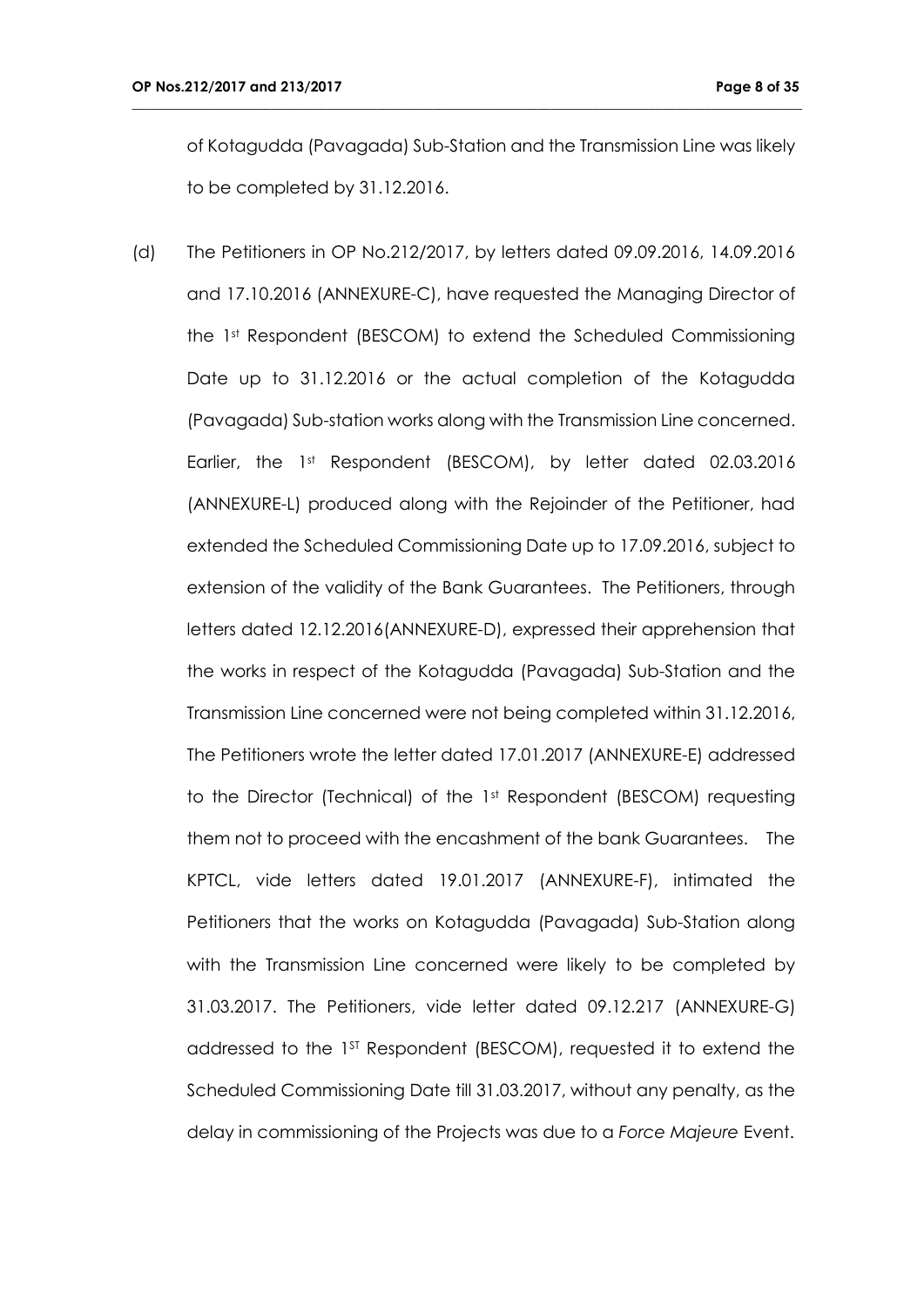(e) As the works in respect of the Kotagudda (Pavagada) Sub-Station along with the Transmission Line concerned were not likely to be completed by 31.03.2017, the KPTCL issued an alternate temporary evacuation approval dated 24.03.2017, at a suitable place, by providing for evacuation of power by tapping the existing 66 kV Pavagada-Shylapur SC Line of the KPTCL, passing nearby the Kotagudda (Pavagada) Sub-Station, for evacuating the power from the Projects of the Petitioner (ANNEXURE-R1 produced by the 1st Respondent (BESCOM)]. Subsequently, the KPTCL provided the interconnection approval, vide its letter dated 30.03.2017 and on the same day, the Solar Power Projects of the Petitioner were commissioned, vide Commissioning Certificates dated 06.04.2017 (ANNEXURE-H).

**\_\_\_\_\_\_\_\_\_\_\_\_\_\_\_\_\_\_\_\_\_\_\_\_\_\_\_\_\_\_\_\_\_\_\_\_\_\_\_\_\_\_\_\_\_\_\_\_\_\_\_\_\_\_\_\_\_\_\_\_\_\_\_\_\_\_\_\_\_\_\_\_\_\_\_\_\_\_\_\_\_\_\_\_\_\_\_\_\_\_\_\_\_\_\_\_**

(f) The Petitioners requested the 1st Respondent (BESCOM) to insert the Scheduled Commissioning Date as '30.03.2017' in the PPAs of the Petitioners, by extending the time, on the ground of *Force Majeure* Event. The 1<sup>st</sup> Respondent (BESCOM), in turn, requested this Commission to approve the extension of the Scheduled Commissioning Date, in respect of the three Solar Power Projects of the Petitioners, up to 30.03.2017, as per the letter dated 24.07.2017 (ANNEXURE-J). As advised by the Commission, the 1st Respondent (BESCOM), vide its letter dated 11.09.2017 (ANNEXURE-K), informed the Petitioners that, the they should file a Petition before this Commission, with all the relevant grounds and documents, justifying the claim for extension of time under the *Force Majeure* Events of the PPAs. Thereafter, the Petitioners have filed the present common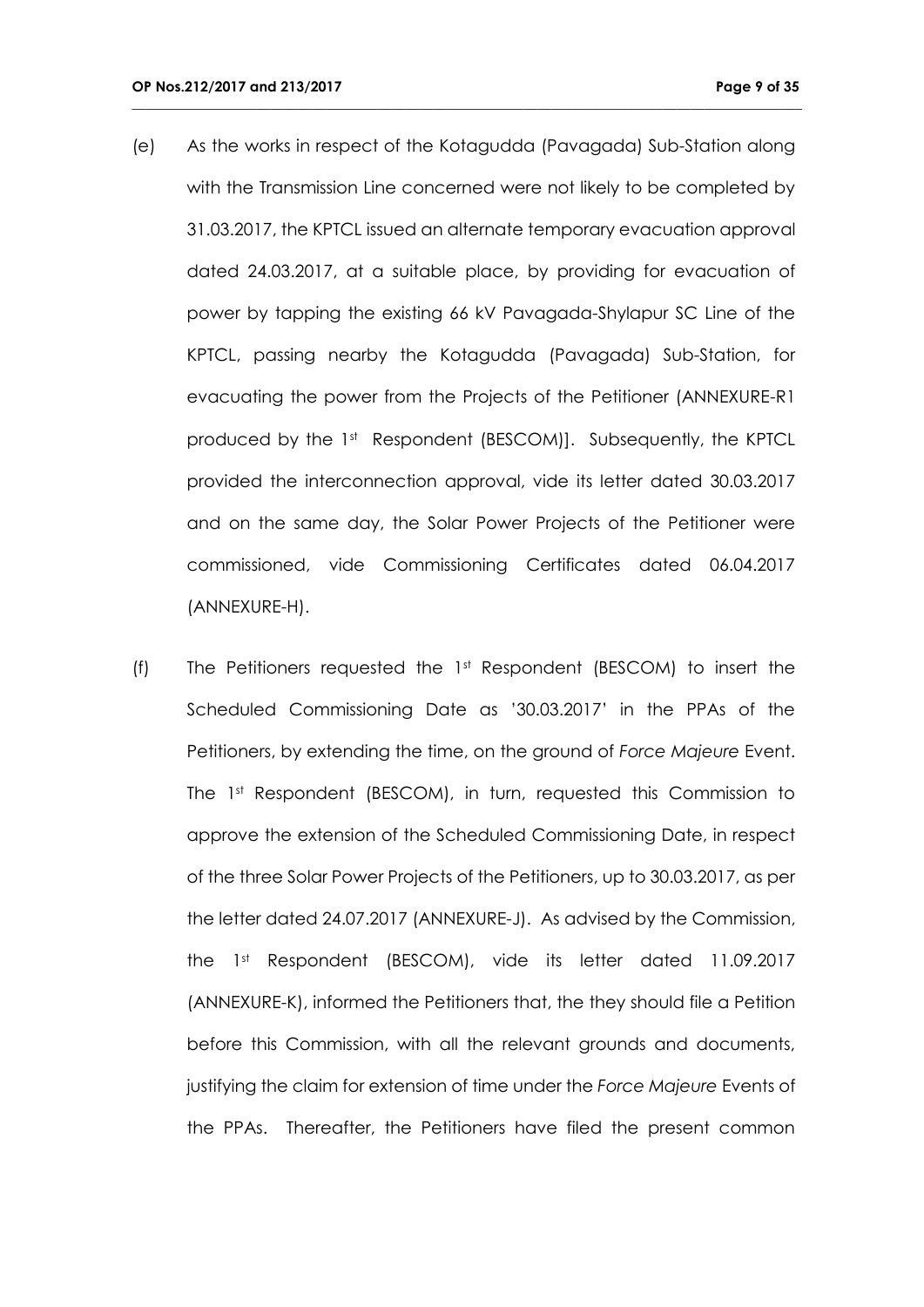Petition on 03.11.2017 against the 1st Respondent (BESCOM). Soon after filing of the common Petition, on the Application of the Petitioners, the 2<sup>nd</sup> Respondent (KPTCL) was impleaded.

- 6) Upon Notice, the Respondents appeared through their counsel and filed their Statements of Objections.
- 7) The material facts urged by the 1st Respondent (BESCOM) in its Statement of Objections dated 10.04.2018 and the additional Statement of Objections 09.07.2019, may be stated as follows:
- (a) In the Statement of Objections dated 10.04.2018, the 1st Respondent (BESCOM) has admitted the several correspondences exchanged between the parties. It is contended that, the 1st Respondent (BESCOM) has no discretion to extend the time stipulated for commissioning of the Project, that there was a delay in commissioning the Projects within the stipulated time and that the delay caused in commissioning the Projects does not fall within the ambit of *Force Majeure* Events. The 1st Respondent (BESCOM), in the said Statement of Objections, has referred to the various letters written by the Petitioners to it, wherein the Petitioners had informed that they had completed all the Plant activities at the site. The  $1<sup>st</sup>$ Respondent (BESCOM) has not denied the extension of time granted by it to the Petitioners under letter dated 02.03.2016 (ANNEXURE-L), for three months from 18.06.2016, up to 17.09.2016, for commissioning of the Projects. The 1st Respondent (BESCOM) has stated that, the subsequent requests made by the Petitioners for extension of the Scheduled Commissioning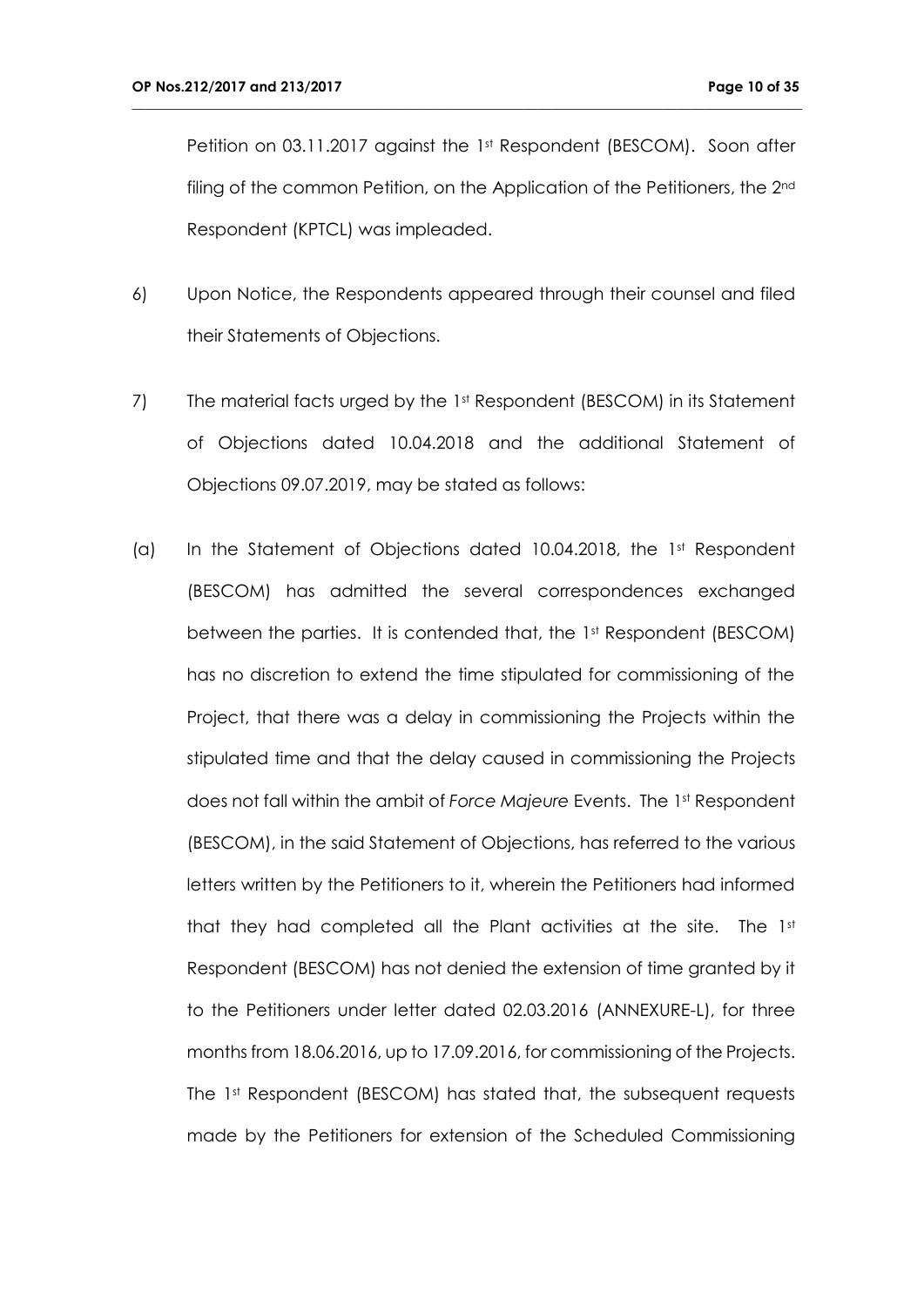Date up to 30.03.2017, was placed before the Board of Directors' meeting held on 26.11.2016 and it was decided, in that meeting, to proceed as per the legal opinion to be obtained and to take action, accordingly. However, in the meantime, this Commission, vide letters dated 16.03.2017 and 05.04.2017, directed the Electricity Supply Companies (ESCOMs) not to extend time beyond the Scheduled Commissioning Date and directed the ESCOMs to advise the SPDs/SPVs to file a Petition before this Commission, with all the relevant grounds / documents, for seeking approval of the extension of the commissioning date. The same was intimated to the Petitioners.

**\_\_\_\_\_\_\_\_\_\_\_\_\_\_\_\_\_\_\_\_\_\_\_\_\_\_\_\_\_\_\_\_\_\_\_\_\_\_\_\_\_\_\_\_\_\_\_\_\_\_\_\_\_\_\_\_\_\_\_\_\_\_\_\_\_\_\_\_\_\_\_\_\_\_\_\_\_\_\_\_\_\_\_\_\_\_\_\_\_\_\_\_\_\_\_\_**

(b) In the additional Statement of Objections filed on 09.07.2019, the 1st Respondent (BESCOM) has contended that, within the time frame for commissioning the Projects, i.e., on or before 17.06.2016, the Plants of the Petitioners were not ready for commissioning, and it was made clear in the letter dated 19.08.2016 (ANNEXURE-A) and also in the subsequent letter dated 16.03.2017 of the Petitioners (produced as ANNEXURE-R3). Therefore, it was contended that, the construction of the Solar Power Plant was not completed on or before 17.06.2016, i.e., the Scheduled Commissioning Date, and even subsequent to it. Further, it is contended that, the non-commissioning of the Kotagudda (Pavagada) Sub-Station cannot be treated as a *Force Majeure* event, and that the Petitioners had not issued a Notice of the *Force Majeure* events, therefore, the Petitioners cannot claim the benefit of the *Force Majeure* events. Further, it is contended that, there is delay in achieving the Conditions Precedent, as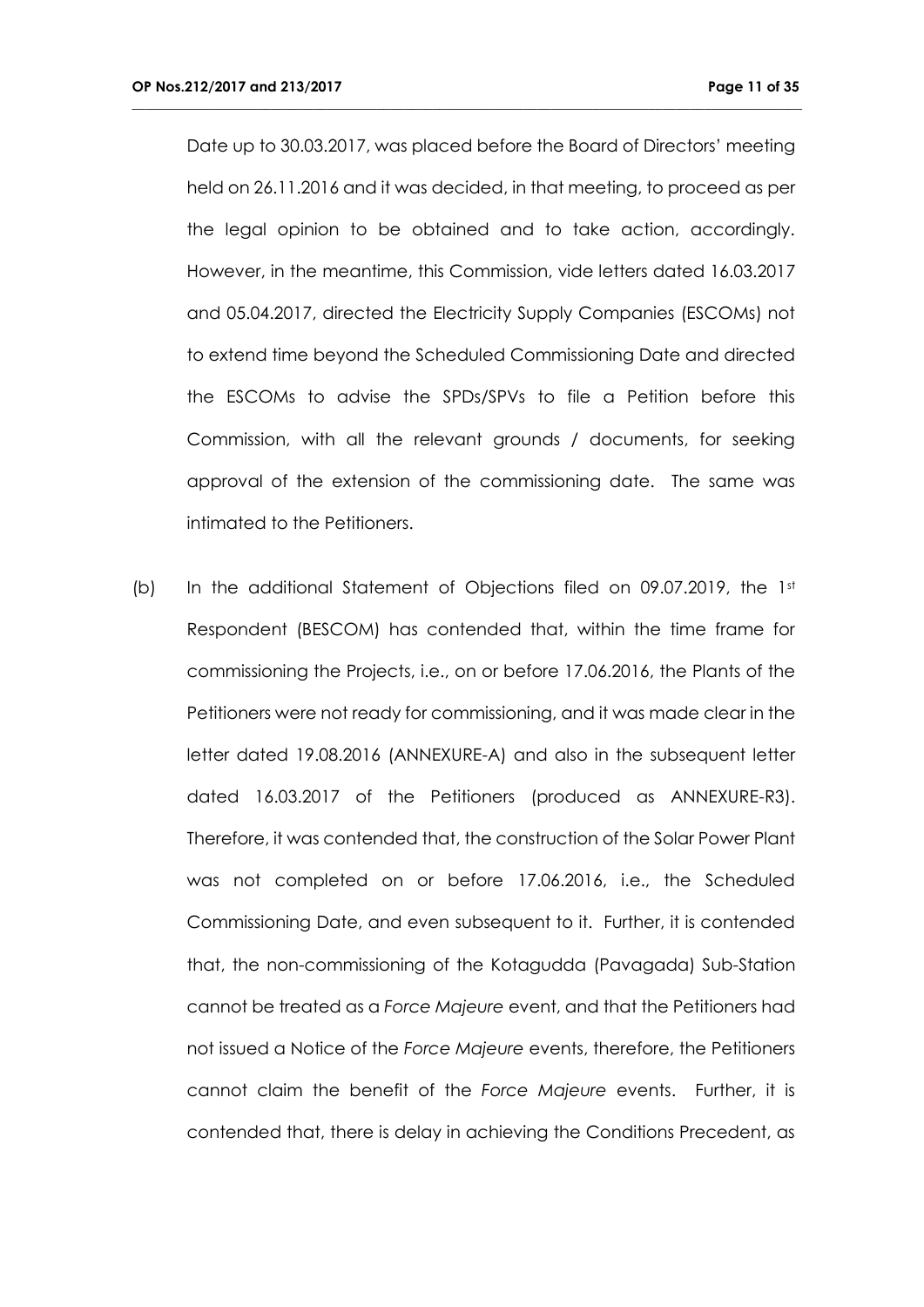well as the Scheduled Commissioning Date and that the Petitioners were liable to pay Liquidated Damages to the 1st Respondent (BESCOM), as per Articles 4.3 and 5.8 of the PPAs and they were also liable to the reduced tariff of Rs.6.51 per unit, the then existing generic tariff, prevalent as on the date of commissioning of the Projects. Therefore, the 1st Respondent (BESCOM) has prayed for the dismissal of the Petitions.

- 8) The material facts of the 2<sup>nd</sup> Respondent (KPTCL), stated in its Statement of Objections, are as follows:
- (a) That, the tentative Evacuation Scheme approval dated 28.05.2015 [Document No.1, produced by the 2nd Respondent (KPTCL)] specifically stated that the proposed evacuation of power from the Solar Power Projects would commence only after commissioning of the proposed 220/66 kV Kotagudda (Pavagada) Sub-Station and the Petitioners were asked to express their willingness for the above Evacuation Scheme, with the conditions stated therein, and on acceptance of the same, the regular Evacuation Scheme approval would be issued. Thereafter, the Petitioners conveyed their acceptance, vide letter dated 29.05.2015 (Document No.2), thereafter, the regular Evacuation Scheme approval dated 10.06.2015 [ANNEXURE-R2, produced by the 1st Respondent (BESCOM)] was issued.
- (b) That, the construction works in respect of the Solar Power Projects were completed only on 27.03.2017, as evidenced by the CEIG letters of approval dated 28.03.2017 (produced as Document Nos.3 to 5). That, the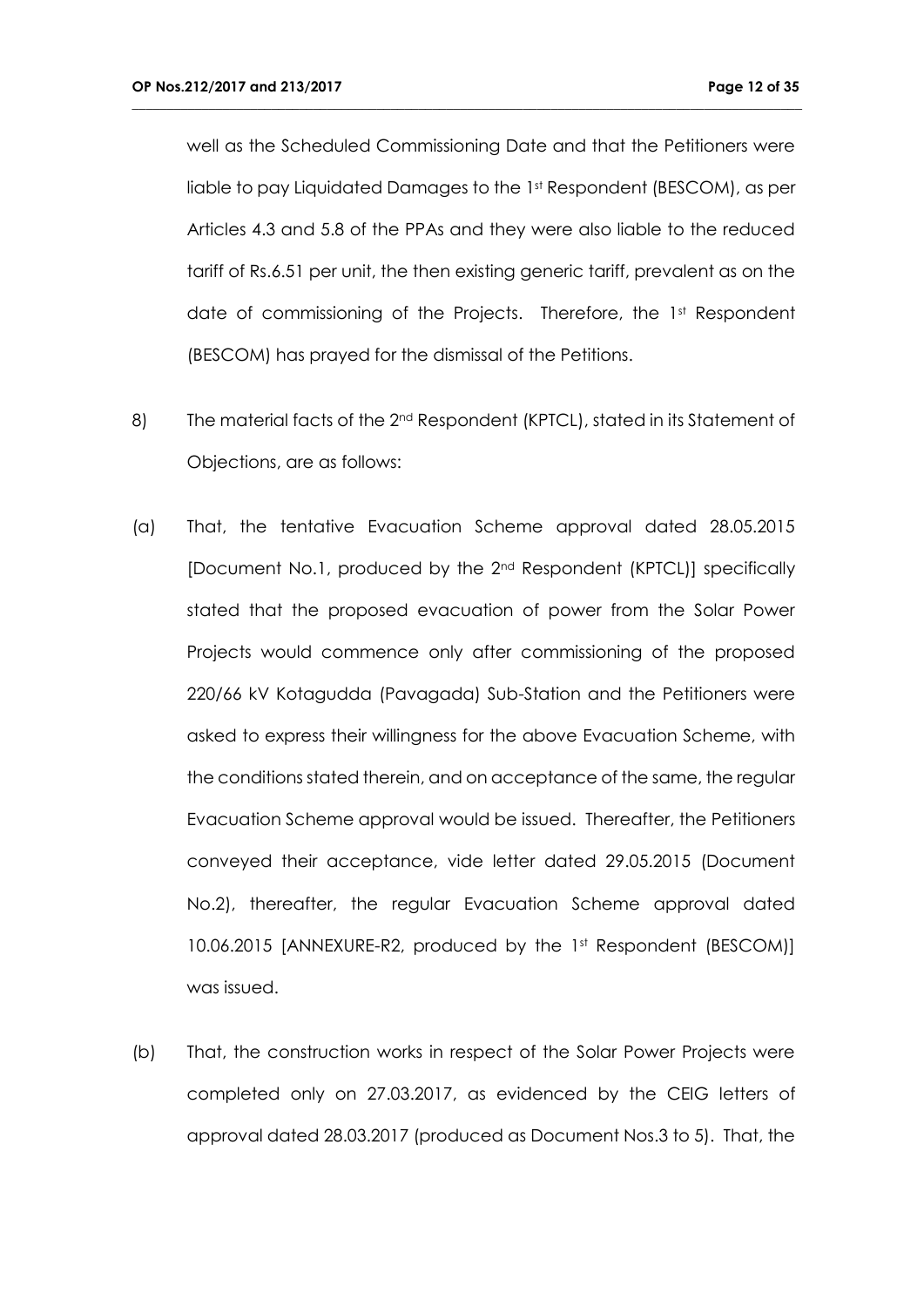Electrical Safety approvals are issued by the CEIG only, after completion of the construction of the Power Projects and ready for commissioning. That, the 2nd Respondent (KPTCL) had at no point of time, delayed in communicating the necessary approvals from its end, as and when the Petitioners requested for the same.

- 9) The Petitioners have filed a Rejoinder to the additional Statement of Objections filed by the 1st Respondent (BESCOM). The gist of the contentions raised in the Rejoinder may be stated as follows:
- (a) That, the 1st Respondent (BESCOM), by its communication dated 02.03.2016 (ANNEXURE-L), extended the Scheduled Commissioning Date from 17.06.2016 to 17.09.2016 (for three months). The tentative Evacuation Scheme approval and the regular Evacuation Scheme approval stipulated that, the evacuation of power would commence after the commissioning of the proposed 220/66 kV Kotagudda (Pavagada) Sub-Station. The validity of the Evacuation Schemes approval was limited to a period up to 17.06.2016, meaning thereby, that the 2nd Respondent (KPTCL) was conscious of the fact that 17.06.2016 was the Scheduled Commissioning Date and it had to complete the said Sub-Station works within that period. However, the 2<sup>nd</sup> Respondent (KPTCL) failed to commission the Sub-Station works within that time or within the extended time for the scheduled commissioning. That, when the Sub-Station and the Transmission Lines were still not ready, it had granted the temporary Evacuation Scheme approval (as per ANNEXURE-R1).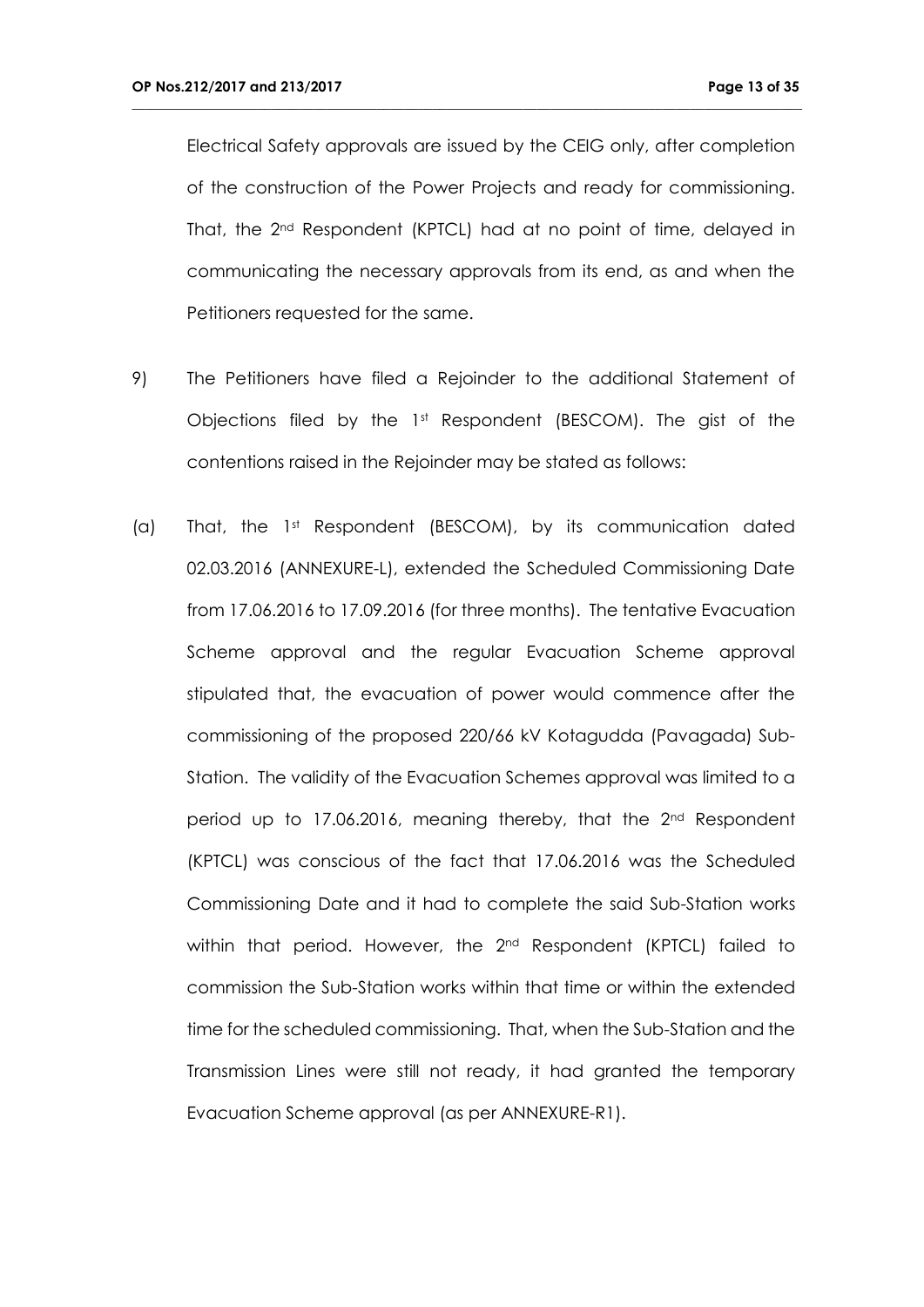(b) That, the assertion of the 1st Respondent (BESCOM) that the Solar Power Plants of the Petitioner were not ready as on 17.06.2016, is not correct and that taking advantage of the usage of the terminology "almost ready", the 1st Respondent (BESCOM) is asserting that the Plants were not ready. The said document (ANNEXURE-A) is read totally out of context and the question of the Power Plants being not ready, does not arise, because the Power Plants could be commissioned, only when they are connected to the Transmission Lines, that too, after the interconnection approval. The contention that, "it is only almost ready" and "not fully ready", is made, for the first time. The fact, that cannot be lost sight of, is that, in the communication dated 24.07.2017 addressed to this Commission, the 1st Respondent (BESCOM) has not stated that the Power Plants were not ready. In fact, the 1st Respondent (BESCOM) has not taken up such a stand, that the Projects were not ready, any time earlier to 09.07.2019, the date on which the additional Statement of Objections was filed. Therefore, it is estopped from making such a claim now, more so, when it has recommended to this Commission, to extend the Scheduled Commissioning Date due to *Force Majeure* conditions.

**\_\_\_\_\_\_\_\_\_\_\_\_\_\_\_\_\_\_\_\_\_\_\_\_\_\_\_\_\_\_\_\_\_\_\_\_\_\_\_\_\_\_\_\_\_\_\_\_\_\_\_\_\_\_\_\_\_\_\_\_\_\_\_\_\_\_\_\_\_\_\_\_\_\_\_\_\_\_\_\_\_\_\_\_\_\_\_\_\_\_\_\_\_\_\_\_**

(c) That, it is totally mischievous and misleading on the part of the  $1<sup>st</sup>$ Respondent (BESCOM) to demand material evidence, for the first time, in these proceedings, that too, so belatedly, to prove that the Power Plants were ready for commissioning, on any particular day. That, the 1st Respondent (BESCOM) was completely satisfied that the Petitioner could not commission their Power Plants, due to delay on the part of the 2nd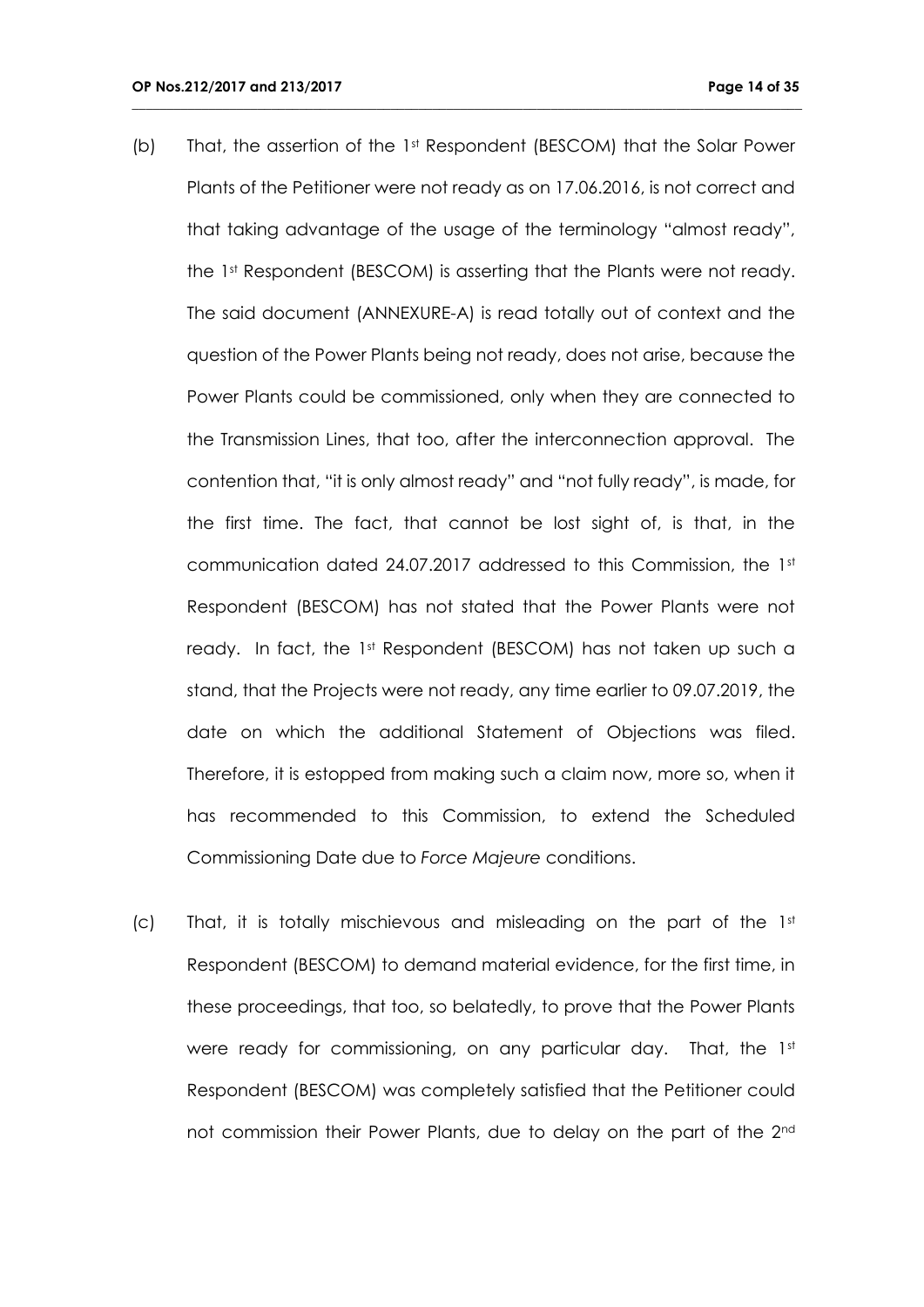Respondent (KPTCL), to complete the Kotagudda (Pavagada) Sub-Station.

- (d) That, it is not the case of the Petitioners that they could not commission their Power Plants, as the construction of the Plants was not competed, but their case is that their plants were ready, but they were not in a position to evacuate the power generation, because of the delay in commissioning of the Kotaguda (Pavagada) Sub-Station, which was a *Force Majeure* Event under the PPAs.
- (e) That keeping the Plant ready is not the same as commissioning the Plant. That, even if the Plant is ready, but the evacuation approval is not available, then the CEIG would not inspect the premises and grant permission for evacuation of the power.
- (f) The other contentions of the 1st Respondent (BESCOM), raised in the additional Statement of Objections, are denied.
- 10) The other material facts relating to OP No.213/2017 may be stated as follows:
- (a) The location of the two Projects involved in OP No.213/2017 are as follows:
	- (i) Both the Projects are situated near Nelagettanahally Village, Nayakanahatty Hobli, Chellakere Taluk, Cjhitradurga District;
	- (ii) The common Pooling Station for the both the Projects is near Varavukaval Village, Chellakere Taluk, Chitradurga District. The power from the common Pooling Station is required to be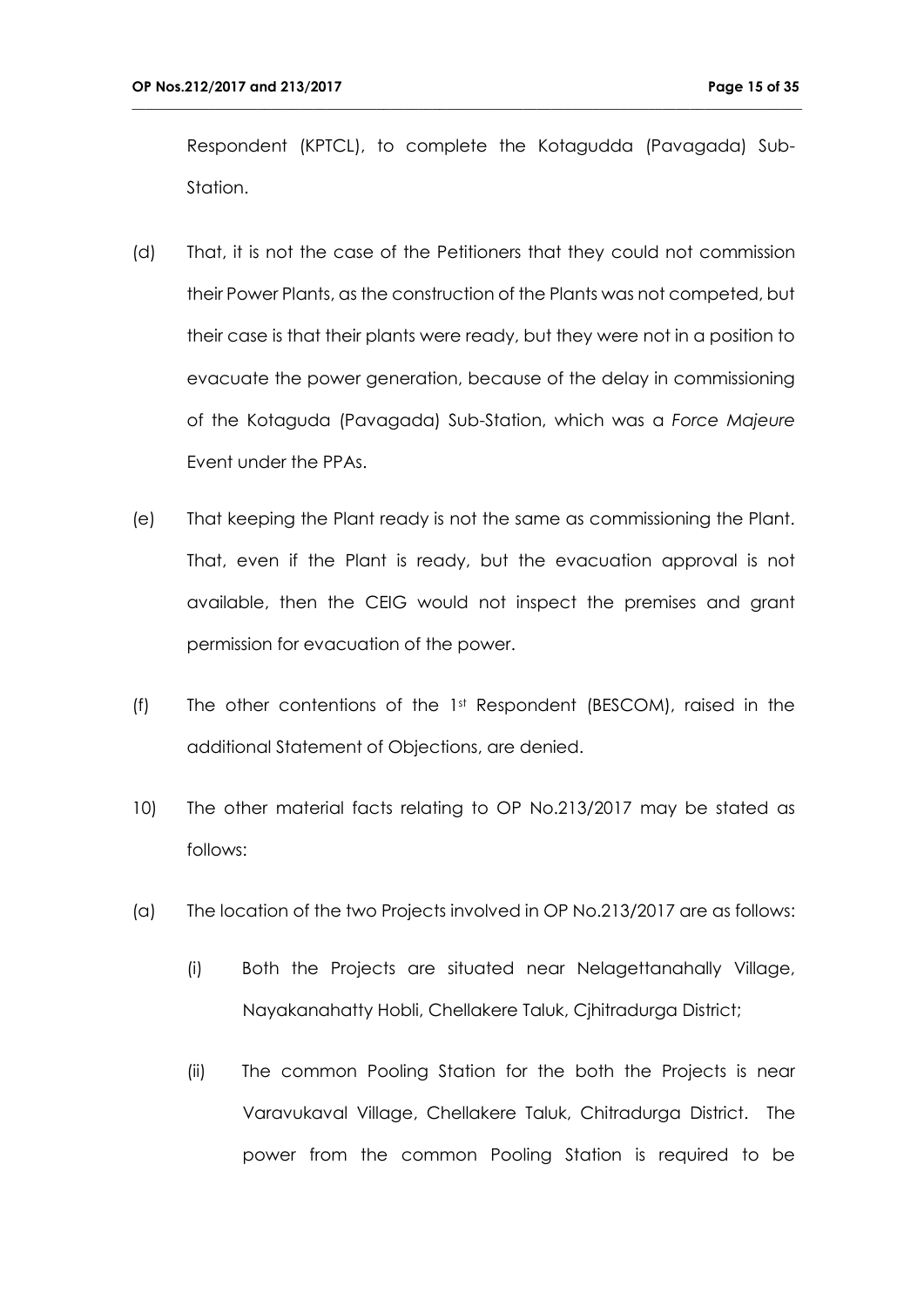evacuated to Thallakku Sub-Station of the KPTCL, which is at a distance of about 13 KMs from the common Pooling Station.

- (b) The Petitioners in OP No.213/2017 have obtained a common tentative Evacuation Scheme approval dated 08.03.2016, issued by the Chief Engineer, Electy.(Planning & Co-ordination), KPTCL, Bengaluru. This tentative Evacuation Scheme approval dated 08.03.2016 is at ANNEXURE-R3 [produced by the 1st Respondent (BESCOM), along with it additional Statement of Objections]. The Petitioners expressed their willingness to abide by the conditions stated in the tentative Evacuation Scheme approval, as per letter dated 16.03.2016 [a copy of the said letter is marked a Document No;8, produced by the 3rd Respondent (KPTCL) on 30.07.2016].
- (c) Thereafter, the regular Evacuation Scheme approval was issued on 10.01.2017. In the tentative, as well as the regular Evacuation Scheme approvals, it is stated that the evacuation of the Solar power from the Petitioners' Projects would be feasible, only after commissioning of the 220 kV DC line from the 400 kV PGCIL Hiriyur Sub-Station to the 220 kV Thallakku Sub-Station.
- (d) The Petitioners, through their letters dated 17.09.2016, 01.10.2016, 17.10.2016, 27.10.2016, 16.11.2016, 27.12.2016, 03.02.2017 and 09.02.2017, addressed to the Respondents 1 to 3, have claimed that the Solar Power Projects were almost nearing completion and requested the 3rd Respondent (KPTCL) to inform about the completion of the 220 kV DC Line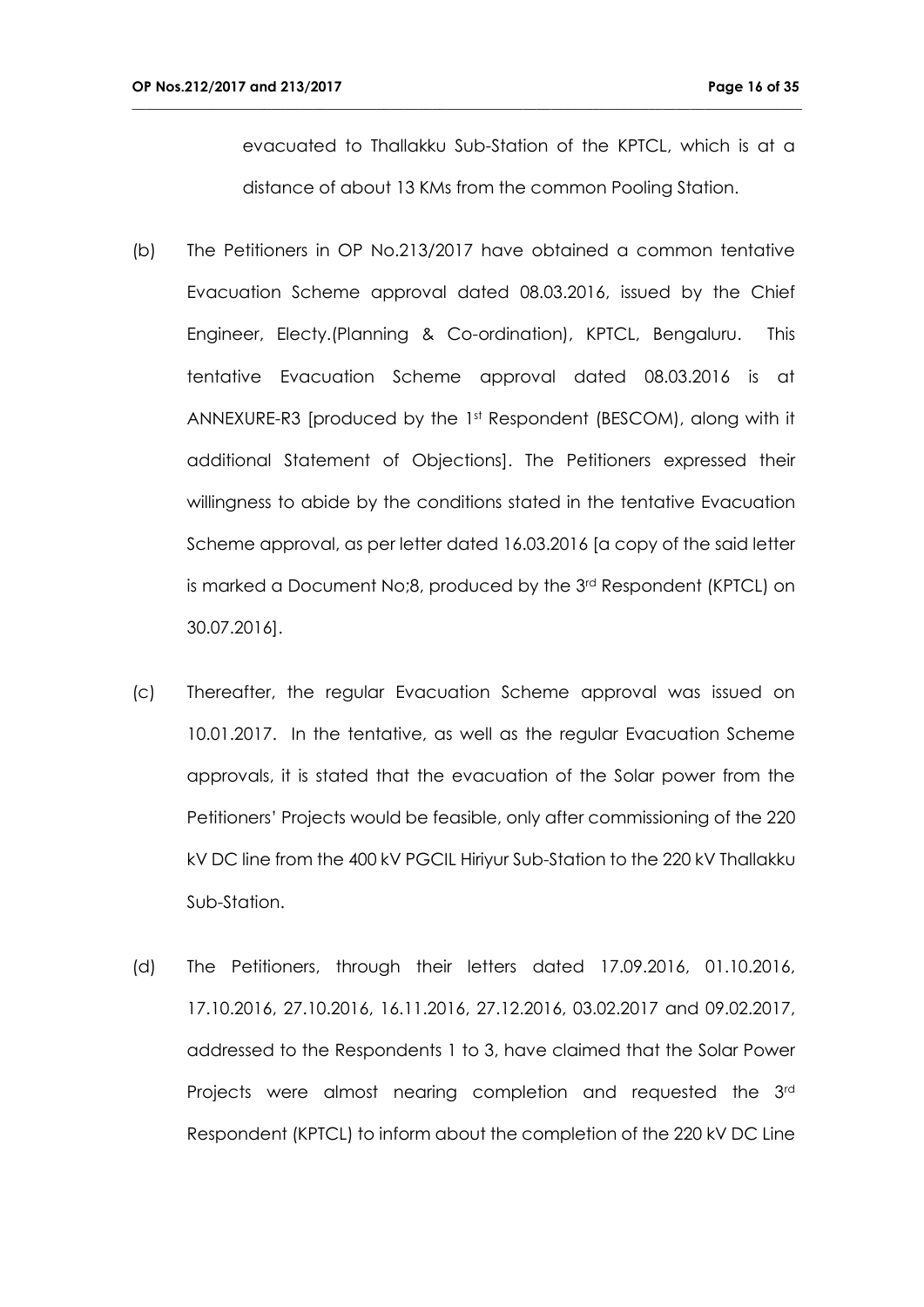works from the 400 kV PGCIL Hiriyur Sub-Station to the 220 kV Thallakku Sub-Station and requested the 1st Respondent (BESCOM) and the 2nd Respondent (HESCOM) to extend the Scheduled Commissioning Date. Earlier, the 1st Respondent (BESCOM), vide letter dated 02.03.2016 and the 2nd Respondent (HESCOM), vide letter dated 02.05.2016, had extended the Scheduled Commissioning Date up to 17.09.2016 and 16.09.2016, respectively.

- (e) The 3rd Respondent (KPTCL), vide letter dated 19.01.2017, informed that the Transmission Line works between the 400 kV PGCIL Hiriyur Sub-Station and the 220 kV Thallakku Sub-Station was likely to be completed by 31.03.2017.
- (f) Thereafter, upon the rigorous follow-up by the Petitioners with the 3rd Respondent (KPTCL), for providing power evacuation connectivity to supply power to the Grid, the 3<sup>rd</sup> Respondent (KPTCL), based on the power flow analysis for the existing network scenario, communicated approval for interconnecting the Solar Power Projects of the Petitioners to the Thallakku Sub-Station, by ordering to delete the earlier condition that the Evacuation Scheme approval was subject to completion of the 220 kV DC Line from the 400 kV PGCIL Hiriyur Sub-Station to the 220 kV Thallakku Sub-Station, vide letter dated 24.03.2017 [ANNEXURE-R4), produced by the 1st Respondent (BESCOM), along with its additional Statement of Objections.
- (g) Accordingly, both the Projects of the Petitioners were commissioned on 28.03.2017, vide Commissioning Certificates dated 30.03.2017 (ANNEXURE-D to the Petition).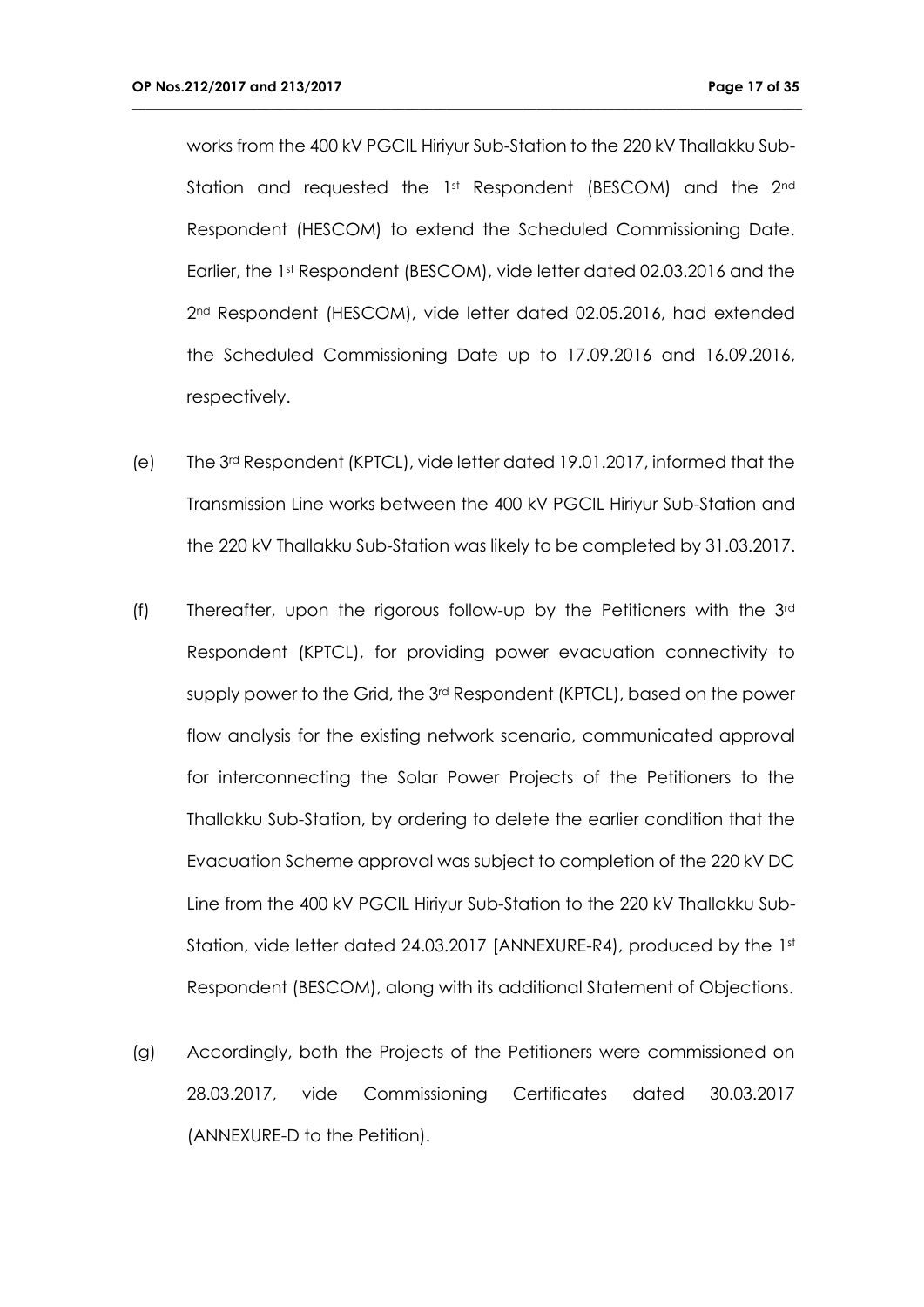(h) The Petitioners requested the 1st Respondent (BESCOM) and the 2nd Respondent (HESCOM) to insert the Scheduled Commissioning Date as '28.03.2017' in the PPAs of the Petitioners, by extending the time, on the ground of the *Force Majeure* Event. The 1st Respondent, in turn, vide letter dated 24.07.2017 (ANENXURE-F) and the 2<sup>nd</sup> Respondent (HESCOM), vide letter dated 01.08.2017 (ANNEXURE-F), addressed to this Commission, requested this Commission for approval of the extension of the Scheduled Commissioning Date till 28.03.2017, on the ground of the *Force Majeure* Event, as there was delay in completing the 220 kV Transmission Line from the 400 kV PGCIL Hiriyur Sub-Station to the 220 kV Thallakku Sub-Station. This Commission intimated the 1st Respondent (BESCOM) and the 2<sup>nd</sup> Respondent (HESCOM), to advise the Petitioners to file Petitions before this Commission, with relevant grounds and documents, for justifying the claims for extension of time under the *Force Majeure* conditions of the PPAs. Thereafter, the Petitioners have filed the present common Petition on 03.11.2017 against the 1st Respondent (BESCOM) and the  $2<sup>nd</sup>$  Respondent (HESCOM). Soon after filing of the common Petition on the Application of the Petitioners, the 3rd Respondent (KPTCL) was impleaded.

**\_\_\_\_\_\_\_\_\_\_\_\_\_\_\_\_\_\_\_\_\_\_\_\_\_\_\_\_\_\_\_\_\_\_\_\_\_\_\_\_\_\_\_\_\_\_\_\_\_\_\_\_\_\_\_\_\_\_\_\_\_\_\_\_\_\_\_\_\_\_\_\_\_\_\_\_\_\_\_\_\_\_\_\_\_\_\_\_\_\_\_\_\_\_\_\_**

11) The material facts, urged in the Statements of Objections dated 10.04.2018 and 30.10.2018 of the 1st Respondent (BESCOM) and the 2<sup>nd</sup> Respondent (HESCOM), respectively, and in the additional Statement of Objections dated 09.07.2019 of the 1st Respondent (BESCOM), may be stated as follows: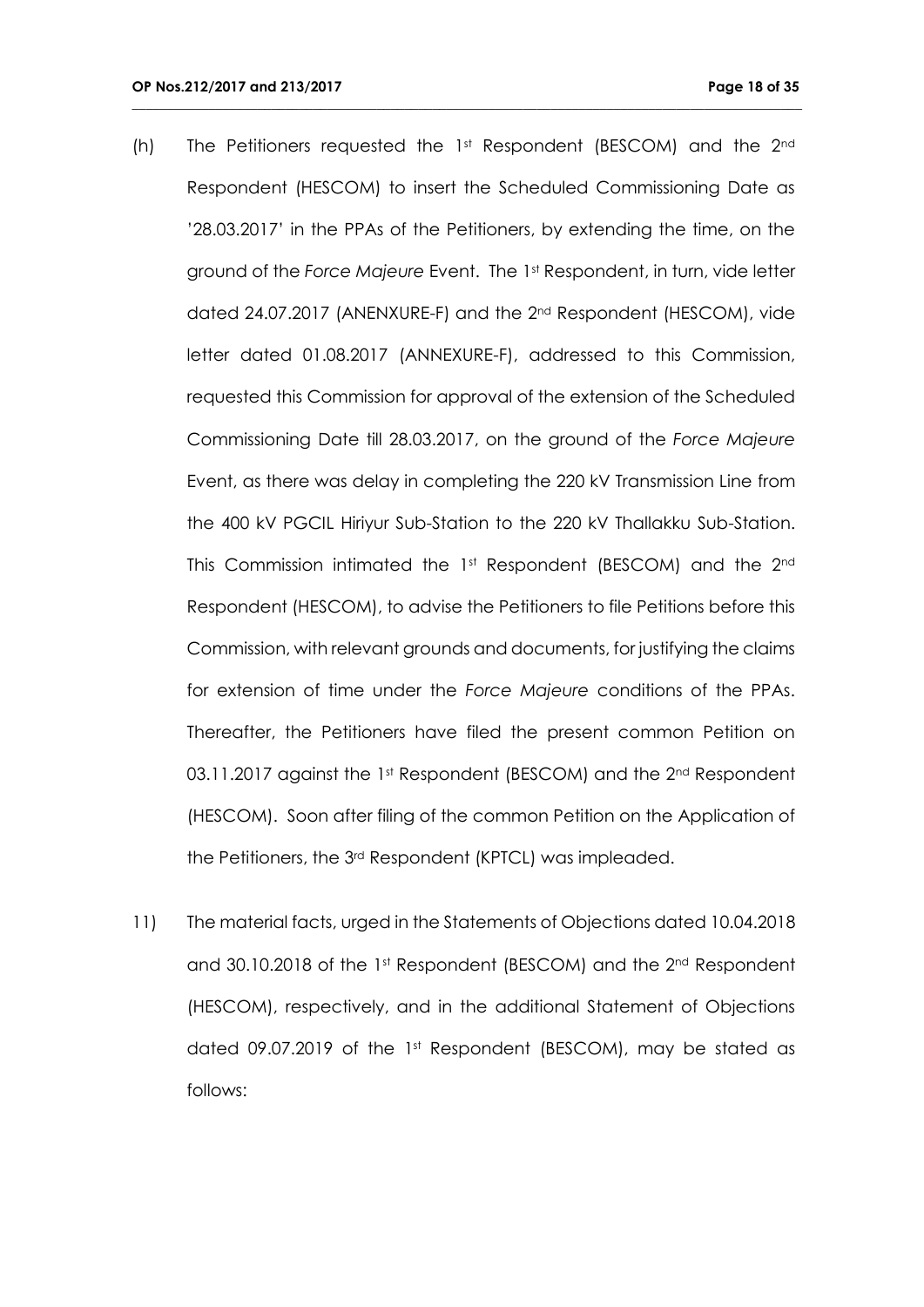(a) In the Statement of Objections dated 10.04.2018 and 30.10.2018, the Respondents 1 & 2 have admitted the several correspondences exchanged between the parties. It is contended that, the Respondents 1 and 2 have no discretion to extend the time stipulated for commissioning the Projects and that there was delay in commissioning of the Projects and that the cause for the delay in commissioning the Projects does not fall within the ambit of the *Force Majeure* Events. The Respondents 1 and 2 have not denied the extension of time granted by them earlier, under their letters dated 02.03.2016 (ANNEXURE-L) and 02.05.2016, respectively, extending the Scheduled Commissioning Dates up to 17.09.2016 and 16.09.2016, respectively. They have stated that, the subsequent request made by the Petitioners, for extension of the Scheduled Commissioning Date up to 28.03.2017, was not considered, at their ends, in view of the communication sent by this Commission, vide letters dated 16.03.2017 and 05.04.2017.

**\_\_\_\_\_\_\_\_\_\_\_\_\_\_\_\_\_\_\_\_\_\_\_\_\_\_\_\_\_\_\_\_\_\_\_\_\_\_\_\_\_\_\_\_\_\_\_\_\_\_\_\_\_\_\_\_\_\_\_\_\_\_\_\_\_\_\_\_\_\_\_\_\_\_\_\_\_\_\_\_\_\_\_\_\_\_\_\_\_\_\_\_\_\_\_\_**

(b) In the additional Statement of Objections, filed on 09.072019, the 1st Respondent (BESCOM) has taken the same contentions as have been taken in OP No.212/2017, mainly contending that, no evidence was produced to prove that the Power Plants were ready for commissioning within the Scheduled Commissioning Date, *dehors* the availability of the evacuation facility and that the completion of the construction of the Solar Power Plants was essential before the Scheduled Commissioning Date, to avoid reduction in the tariff and payment of damages.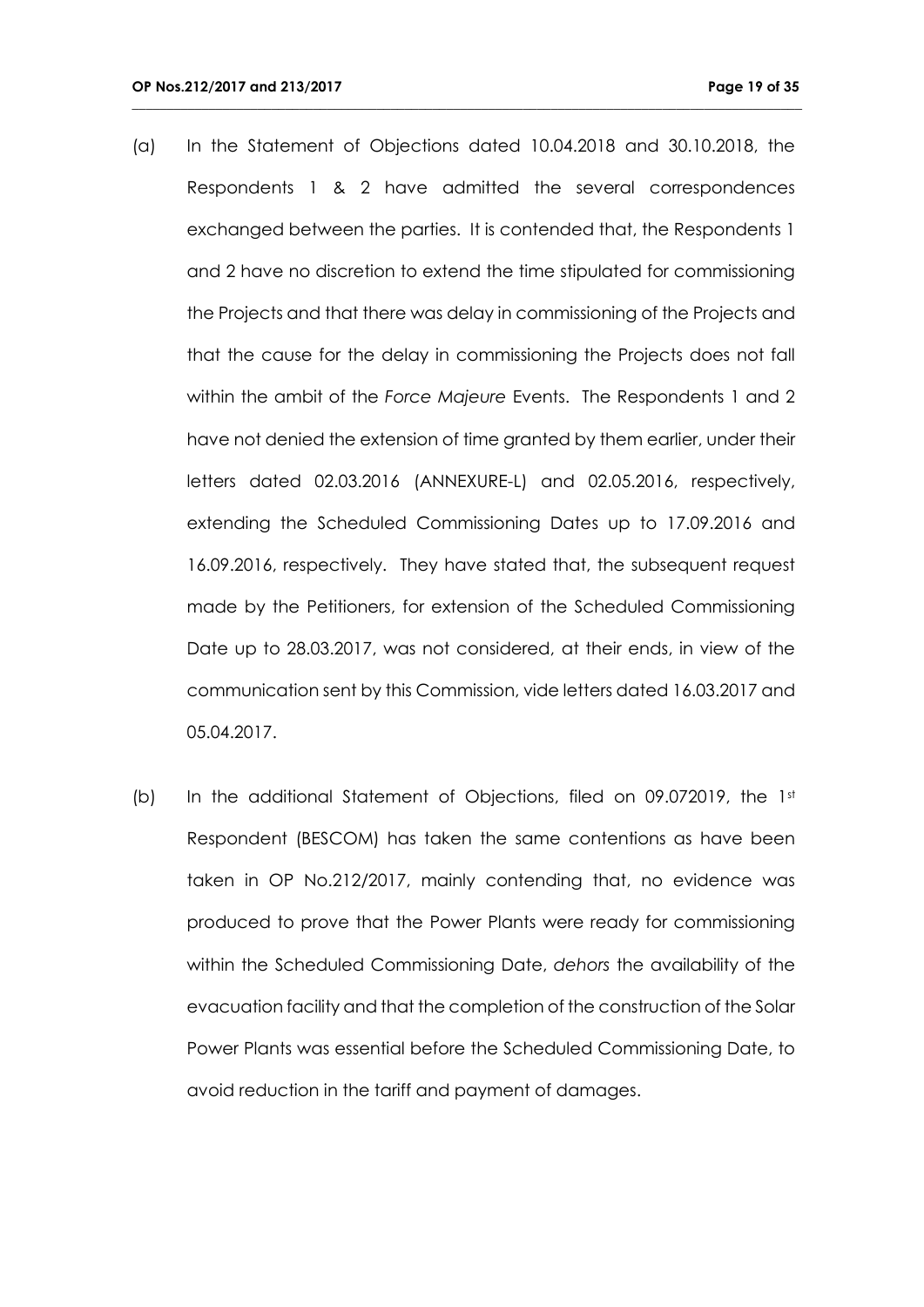12) The material facts urged by the 3<sup>rd</sup> Respondent (KPTCL), in its Statement of Objections, may be stated as follows:

- (a) That, the Petitioners changed the location of the Solar Power Plants, frequently, until issuance of the tentative Evacuation Scheme approval dated 08.03.2016.
- (b) That, the Solar Power Projects of the Petitioners were commissioned on 28.03.2017, only after the construction was completed.
- (c) That, the 3rd Respondent (KPTCL), vide letter dated 24.04.2017, has duly communicated the revised Evacuation Scheme approval, revoking the condition imposed earlier regarding the commissioning of the 220 kV DC Line from the 400 kV PGCIL Hiriyur Sub-Station to the 220 kV Thallakku Sub-Station, after duly conducting the system studies in the existing scenario. It is contended that, the 3rd Respondent (KPTCL) has, in no way, delayed in communicating the evacuation Scheme approval to the Petitioners.
- 13) The Petitioners have filed a Rejoinder to the additional Statement of Objections filed by the 1st Respondent (BESCOM). The gist of the contentions raised in the Rejoinder, filed in the present case, is similar to the contentions raised in the Rejoinder filed by the Petitioners in OP No.212/2017. It is mainly contended that the Power Plants of the Petitioners were ready, well before the Scheduled Commissioning Date, stipulated in the PPAs and further, well within the extended Scheduled Commissioning Dates communicated by the Respondents 1 and 2.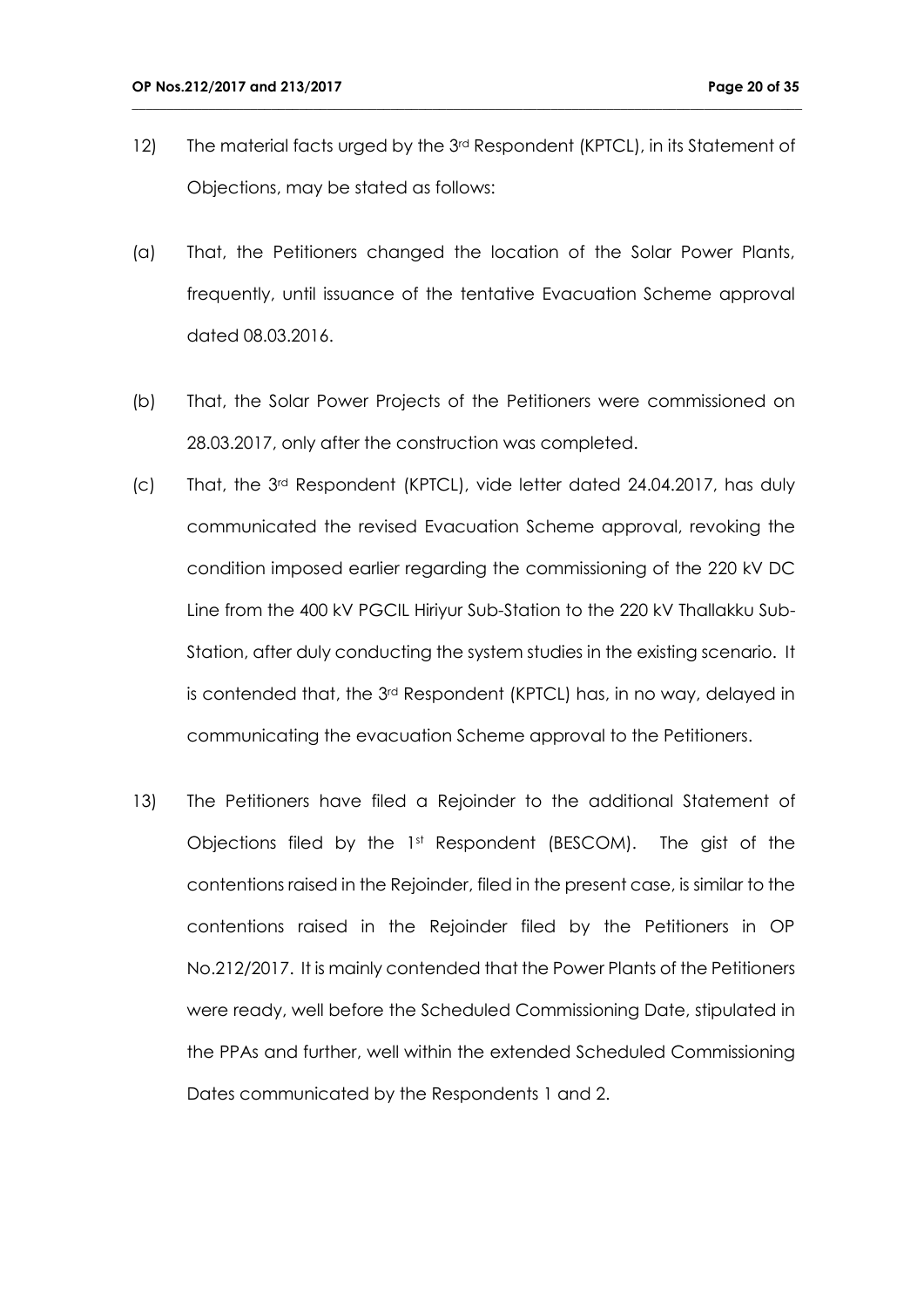14) We have heard the learned counsel for the parties. They have reiterated the contentions taken in their respective pleadings. Further, they have also filed their written submissions. The Petitioners, in their written submissions, have contended that, this Commission cannot go into the validity of the extension of the Scheduled Commissioning Date, granted by the Respondents 1 and 2, and that, it cannot call upon the Petitioners to prove the *Force Majeure* Events, by producing the relevant documents, and the grant of extension of time, on the grounds of *Force Majeure*, is at the discretion of the Distribution Licensee.

- 15) From the pleadings and the submissions of the parties in both the Petitions, the following issues would arise, for our consideration:
	- (1) Whether this Commission has jurisdiction to call upon the Petitioners to prove the *Force Majeure* events, relied upon by them, by filing a Petition, urging the relevant grounds and producing proper evidence, for the scrutiny of the Commission, inspite of the Respondents admitting or not denying the occurrence of the *Force Majeure* Events, alleged by the Petitioners?
	- (2) Whether the acceptance of the conditional Evacuation Scheme approvals by the Petitioners, precludes them from claiming that the non-availability of the evacuation system of the KPTCL, on or after the Scheduled Commissioning Date, would amount to a *Force Majeure* Event?
	- (3) In case, the construction of the Solar Power Projects itself is found to be incomplete and not ready for commissioning, can the nonavailability of the evacuation system of the KPTCL be treated as a *Force Majeure* Event?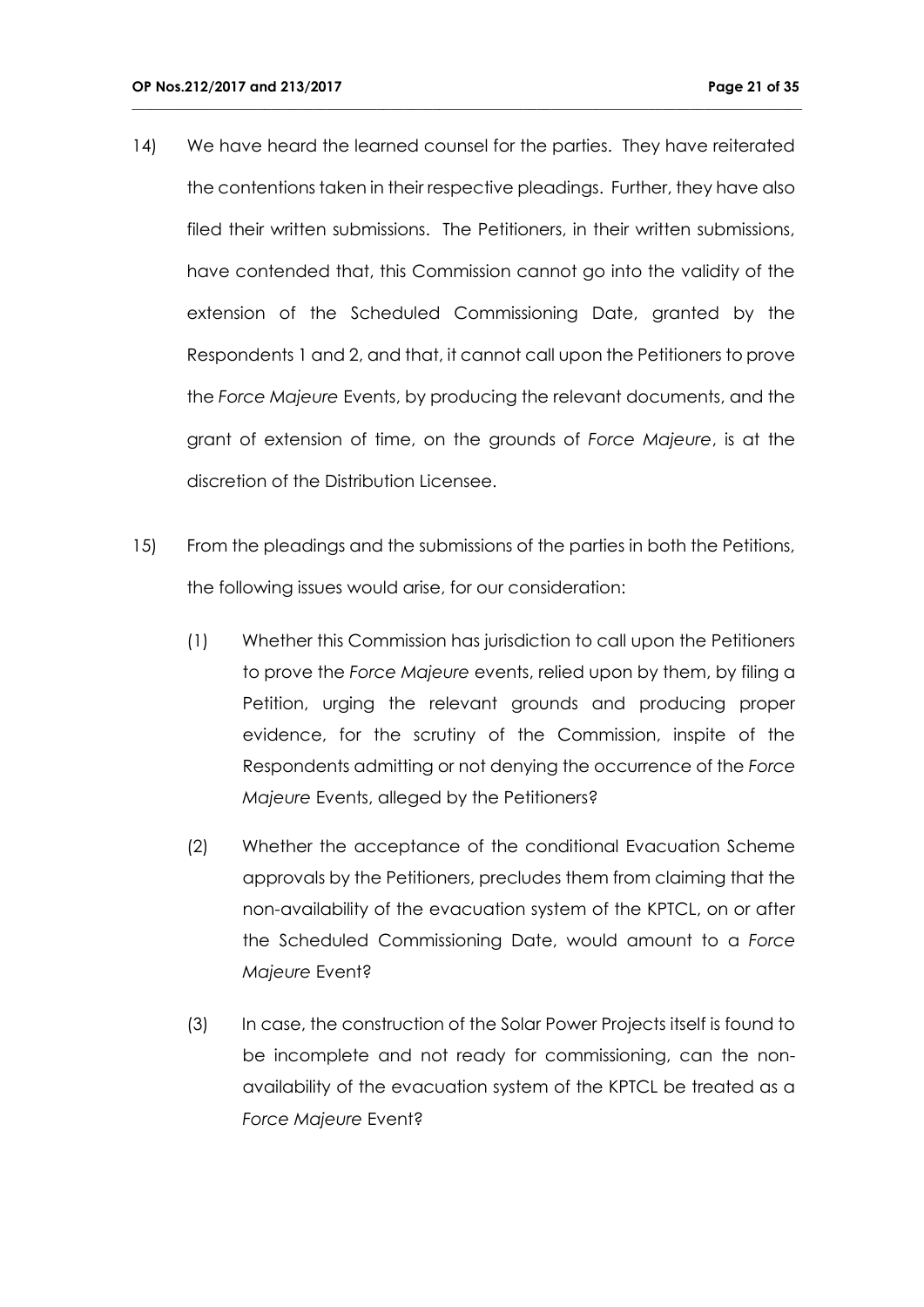(4) Whether, on or before the Scheduled Commissioning Date, the construction works of the Solar Power Projects of the Petitioners were completed and ready for commissioning?

- $(5)$  If answer to Issue No(4) above is held in the negative, on what dates these Solar Power Projects were ready for commissioning?
- (6) If there is a delay in achieving the Scheduled Commissioning Date, what shall be the tariff applicable for the energy supplied from these Solar Power Projects?
- (7) Whether there can be a direction in the present proceedings, for payment of the Liquidated Damages, as per Articles 4.3 and 5.8 of the PPAs?
- (8) What Order?
- 16) **ISSUE No.(1):** *Whether this Commission has jurisdiction to call upon the Petitioners to prove the Force Majeure events, relied upon by them, by filing a Petition, urging the relevant grounds and producing proper evidence, for the scrutiny of the Commission, inspite of the Respondents admitting or not denying the occurrence of the Force Majeure Events, alleged by the Petitioners?*
- (a) The learned counsel for the Petitioners submitted that, Article 5.7 of the PPAs, providing for extension of time, authorizes the BESCOM/HESCOM for grant of extension of time, for achieving the Scheduled Commissioning Date, on the ground of *Force Majeure* Events affecting the Petitioners and this Commission has approved the PPAs, therefore, the BESCOM/HESCOM need not, again, approach this Commission. He further submitted that, the instructions issued by this Commission that the Developers should file Petitions before this Commission for proving the *force Majeure E*vents, is not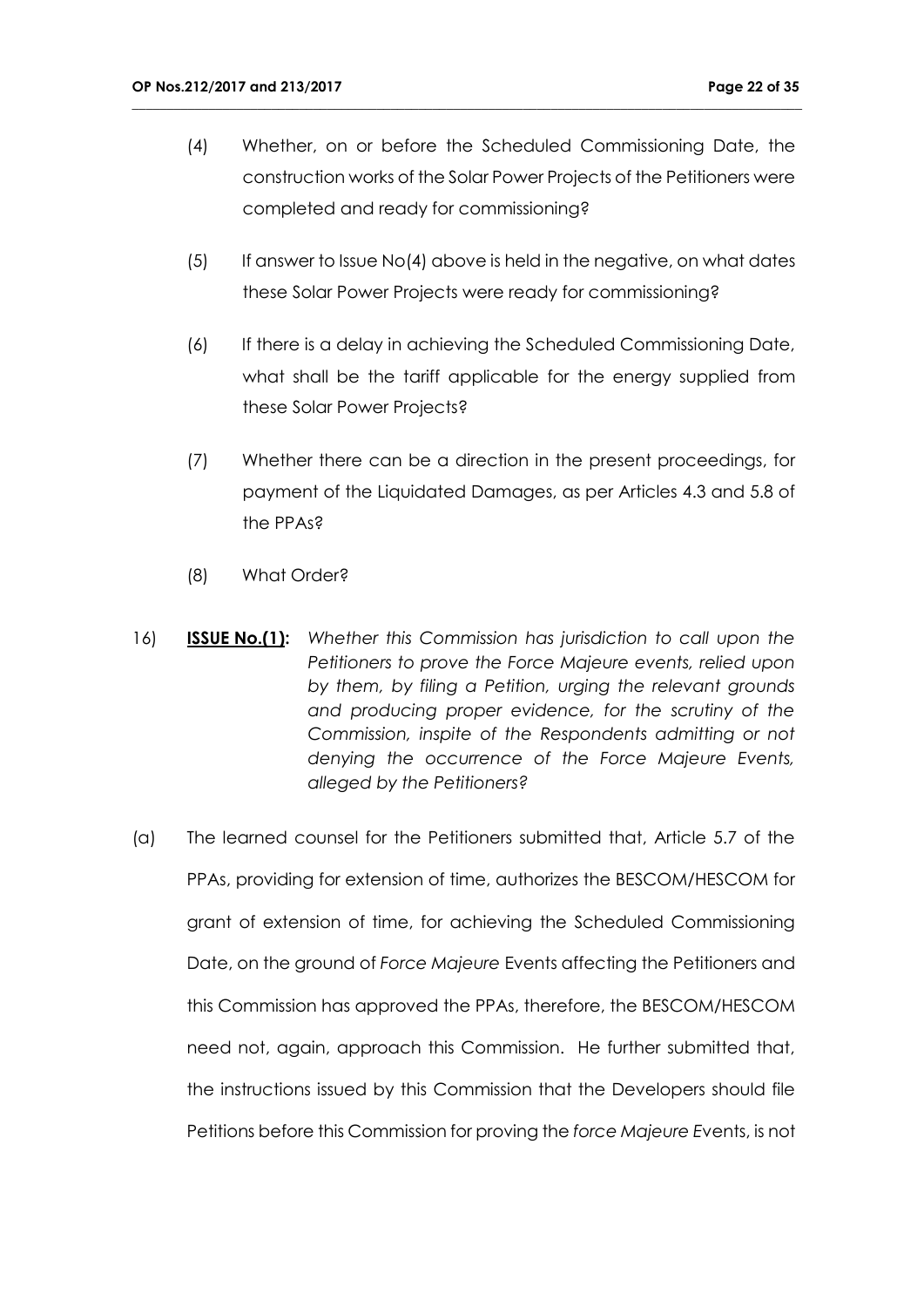in accordance with the law and the terms of the PPAs. He submitted that, only in the event of there being any differences between the Petitioners and the BESCOM / HESCOM in extending the time, the Developers may raise a dispute before this Commission.

- (b) We have considered the submissions of the learned counsel for the Petitioners and in our considered view, his arguments are not tenable for the following reasons:
	- (i) It is not in dispute that, if the commissioning of the Solar Power Project does not take place within the specified time, the Developer would be entitled to a lower tariff, applicable as on the date of the commercial operation of the Project. Therefore, the indiscriminate extension of time, on the purported ground of a *Force Majeure* Event, affects the tariff, payable under the PPA, for the energy supplied. The BESCOM / HESCOM, accepting or consenting the *Force Majeure* Events, claimed by the Petitioners on insufficient grounds or otherwise, would affect the tariff payable under the PPAs, which in turn, would affect the interest of the consumers. In such an event, the Commission has a duty to intervene and satisfy itself, as to whether the claim of the Petitioners for the extension of time, on the ground of the *Force Majeure* Events, is properly made out or not, irrespective of the satisfaction of the BESCOM / HESCOM on the said fact.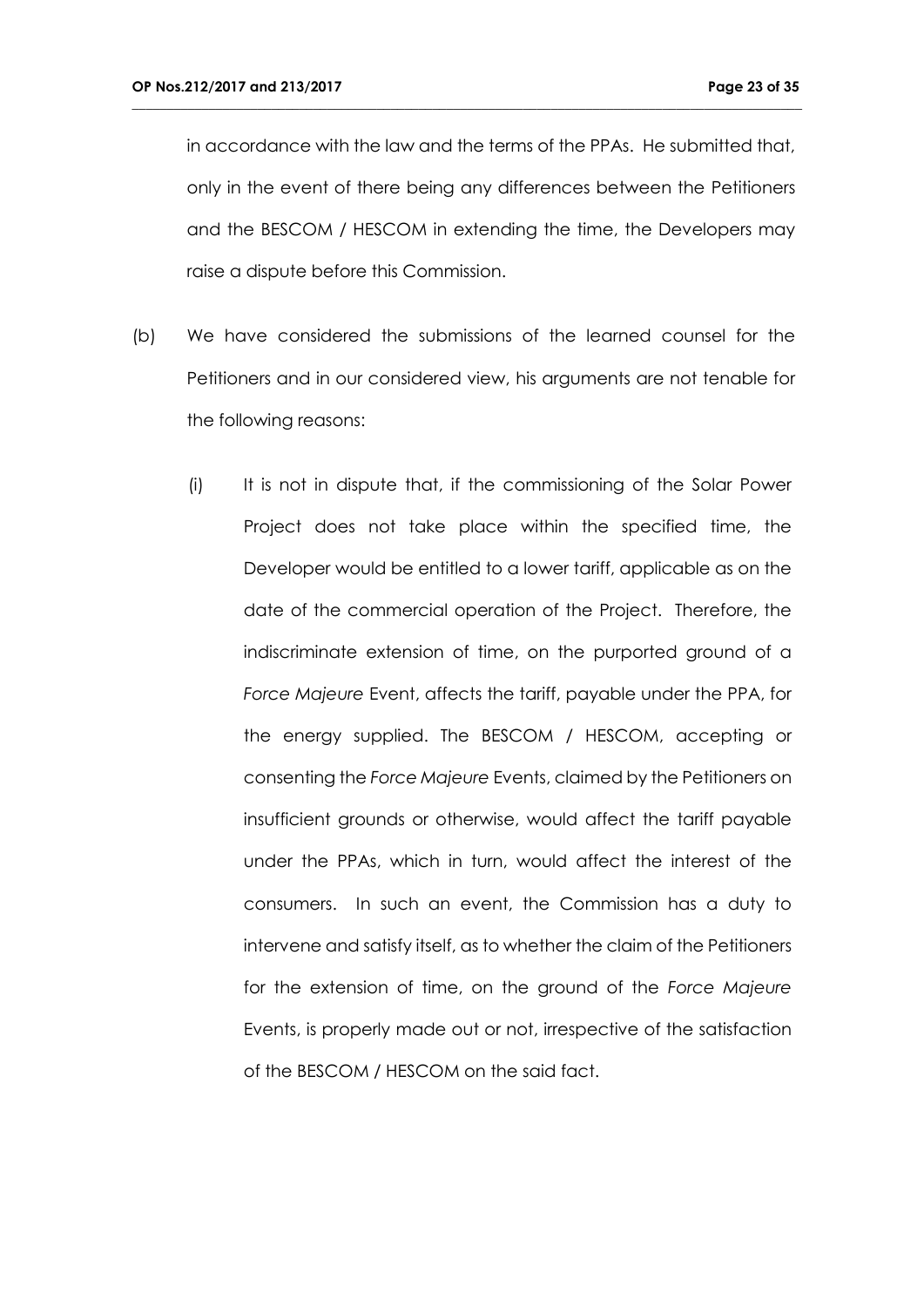(ii) The above view that we have taken, is based on the principles stated in the judgment rendered by the Hon'ble Supreme Court, in the case of *All India Power Engineer Federation and Others –Vs-*

**\_\_\_\_\_\_\_\_\_\_\_\_\_\_\_\_\_\_\_\_\_\_\_\_\_\_\_\_\_\_\_\_\_\_\_\_\_\_\_\_\_\_\_\_\_\_\_\_\_\_\_\_\_\_\_\_\_\_\_\_\_\_\_\_\_\_\_\_\_\_\_\_\_\_\_\_\_\_\_\_\_\_\_\_\_\_\_\_\_\_\_\_\_\_\_\_**

*Sasan Power Limited and Others*, reported in (2017) 1 SCC 487. In

the said decision, the Hon'ble Supreme Court has considered the

effect of a waiver of a right by the Distribution Licensee under the

provision of the PPA, which ultimately would adversely increase the

tariff agreed to under the PPA. The principles are stated thus:

"*The general principle is that everyone has a right to waive and to agree to waive the advantage of a law or rule made solely for the benefit and protection of the individual in his private capacity which may be dispensed with without infringing any public right or public policy. …"*[Paragraph-22]

*"The test to determine the nature of interest, namely, private or public is whether the right which is renunciated is the right of party alone or of the public also in the sense that the general welfare of the society is involved. …"* [Paragraph-23]

Further, it is held that:

*"… If there is any element of public interest involved, the court steps in to thwart any waiver which may be contrary to such public interest." …"* [Paragraph-24]

In the said case, the question was, 'whether the waiver of a provision of the PPA by the Distribution Licensee, having an effect to increase the tariff, was valid or not*'*. It is held that, the increase in the tariff would adversely affect the consumers and thereby, any waiver by the Distribution Licensee, against the terms of the PPA, is invalid. We are of the considered opinion that, the principle stated above would squarely apply to a case, where the Distribution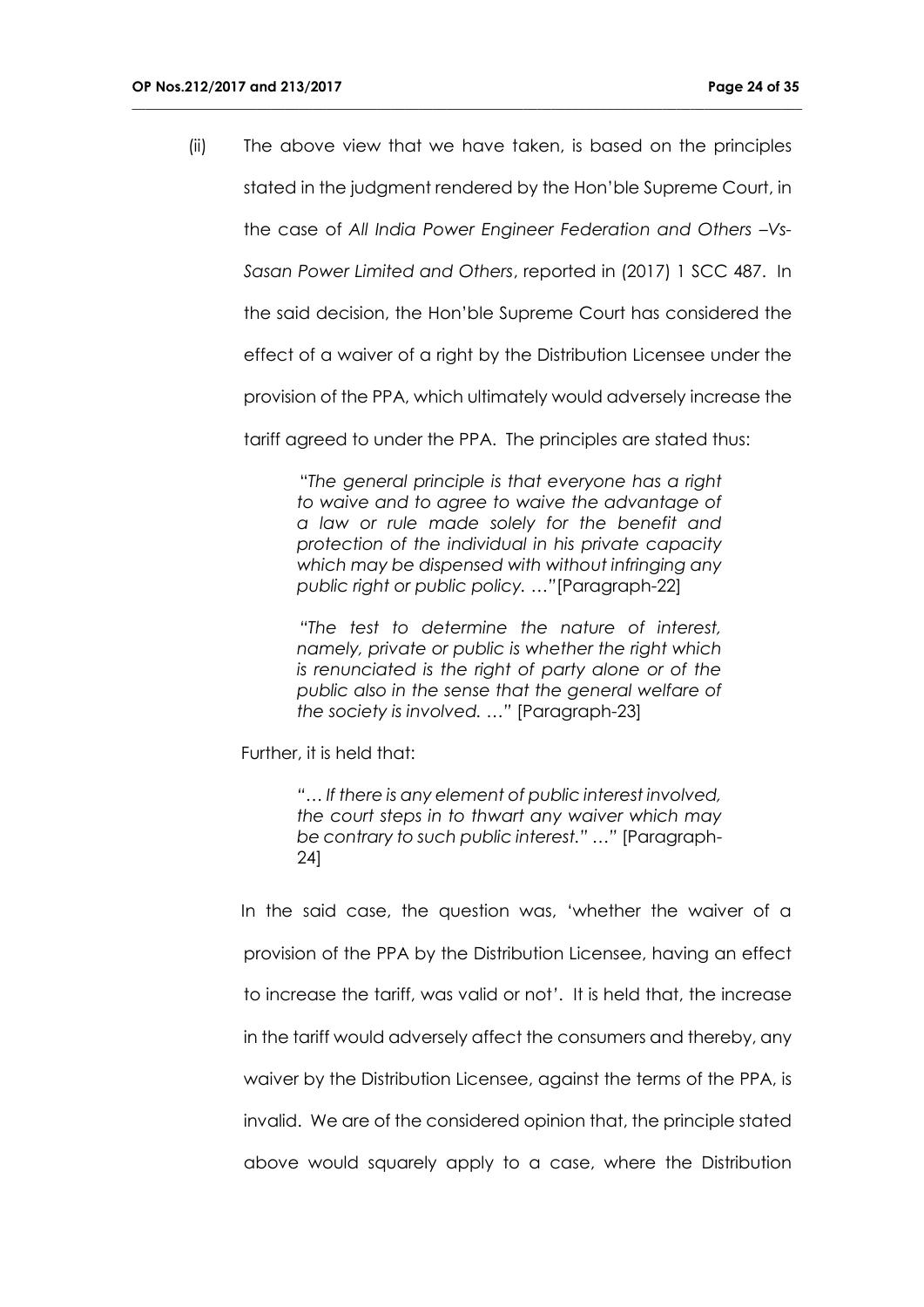Licensee gives its consent, against the terms of the PPA, in respect of a *Force Majeure* Event, which has the effect of an increase in the tariff, which in turn, would affect the consumers. Therefore, it becomes the duty of this Commission to scrutinize, as to whether there was a case for the extension of time, for commissioning the Solar Power Project, on the ground of *Force Majeure* Events.

**\_\_\_\_\_\_\_\_\_\_\_\_\_\_\_\_\_\_\_\_\_\_\_\_\_\_\_\_\_\_\_\_\_\_\_\_\_\_\_\_\_\_\_\_\_\_\_\_\_\_\_\_\_\_\_\_\_\_\_\_\_\_\_\_\_\_\_\_\_\_\_\_\_\_\_\_\_\_\_\_\_\_\_\_\_\_\_\_\_\_\_\_\_\_\_\_**

(iii) This Commission has the exclusive jurisdiction to determine the tariff for supply of electricity by a Generating Company to a Distribution Licensee, as per the provisions of Sections 61 to 64 of the Electricity Act, 2003 and the relevant Regulations framed, thereunder. The Generating Company is prohibited from recovering a price or charge exceeding the tariff determined by the Commission. Therefore, wherever the terms of the PPA provide for reduction in tariff, on occurrence of certain events, the Commission alone has the jurisdiction to pronounce a finding regarding the proof or otherwise of the occurrence of such events. The parties concerned being in agreement regarding the occurrence of such events, is irrelevant. Therefore, in the present cases, the clause in the PPA authorizing the Respondents (BESCOM / HESCOM) to extend the time for commissioning of the Project of the Petitioners, on the ground of *Force Majeure* Events, is contrary to the provisions of the Electricity Act, 2003, as it has the effect of taking away the jurisdiction of the Commission, to determine the applicable tariff. The parties cannot confer or take away the jurisdiction of a Court or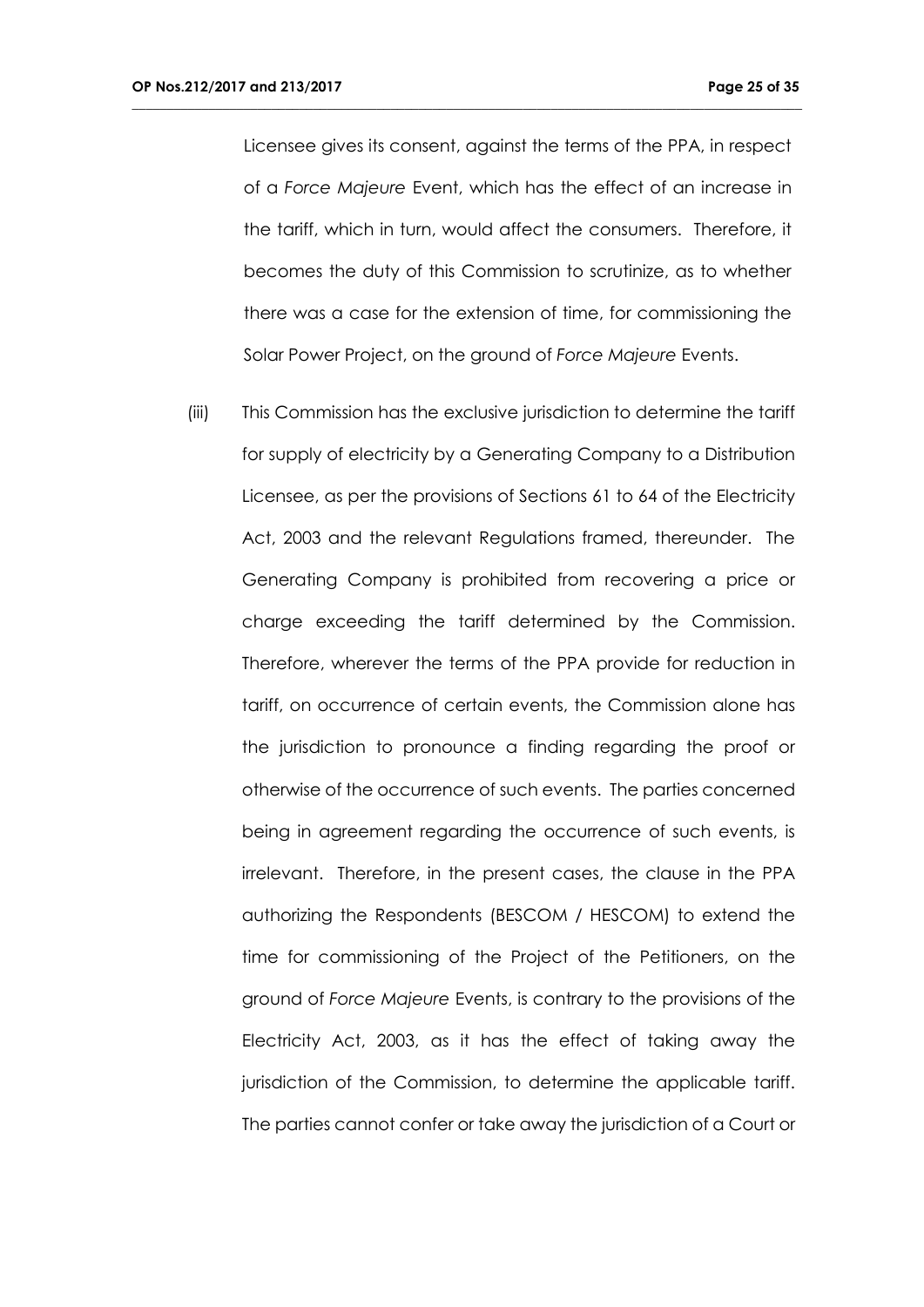Adjudicating Authority. It is only this Commission that has the exclusive jurisdiction to adjudicate upon the existence or otherwise of such an event, which affects the tariff. The fact that earlier, the Commission had approved the PPA, does not take away the jurisdiction of this Commission, to adjudicate on the existence of the *Force Majeure* event, urged by the Petitioners.

**\_\_\_\_\_\_\_\_\_\_\_\_\_\_\_\_\_\_\_\_\_\_\_\_\_\_\_\_\_\_\_\_\_\_\_\_\_\_\_\_\_\_\_\_\_\_\_\_\_\_\_\_\_\_\_\_\_\_\_\_\_\_\_\_\_\_\_\_\_\_\_\_\_\_\_\_\_\_\_\_\_\_\_\_\_\_\_\_\_\_\_\_\_\_\_\_**

- (Iv) Therefore, the BESCOM and the HESCOM already extending the time of the Scheduled Commissioning Date for a period of three months or they having no objection to extend the time for a further period, till the Scheduled Commissioning Dates of the Projects, is of no relevance in the eye of law.
- (c) For the above reasons, we answer Issue No(1), in the affirmative.
- 17) **ISSUE No.(2):** *Whether the acceptance of the conditional Evacuation Scheme approvals by the Petitioners, precludes them from claiming that the non-availability of the evacuation system*  of the KPTCL, on or after the Scheduled Commissioning Date, would amount to a *Force Majeure* Event?
- (a) The substantial part of the definition of "*force Majeure*", stated in Article

14.3.1 of the PPAs. Reads thus:

*"A 'Force Majeure' means any event or circumstance or combination of events including those stated below which wholly or partly prevents or unavoidably delays an Affected Party in the performance of its obligations under this Agreement, but only if and to the extent that such events or circumstances are not within the reasonable control, directly or indirectly, of the Affected Party and could not have been avoided if the Affected Party had taken reasonable care or complied with Prudent Utility Practices:*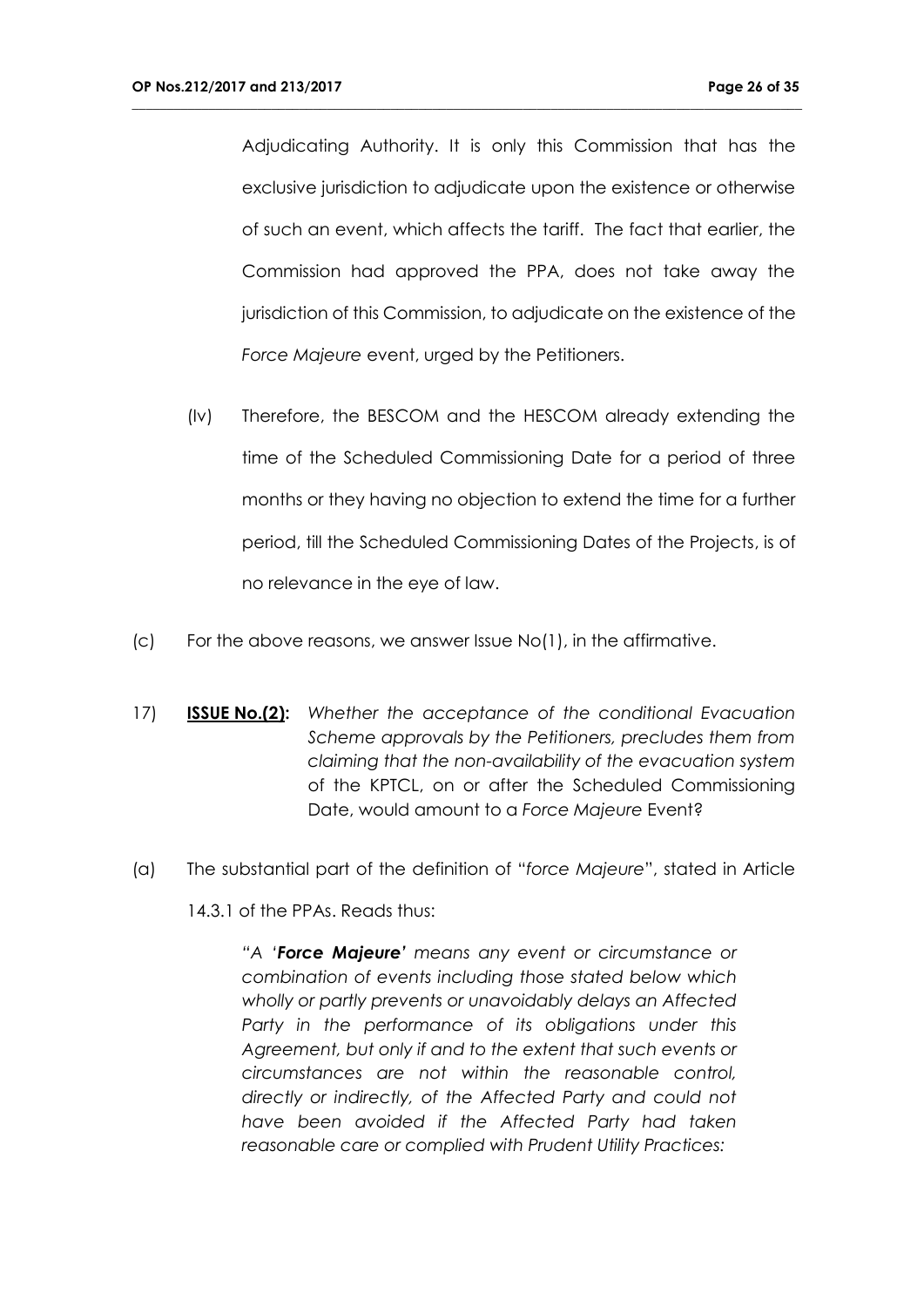| a)           | XXX | XXX | XXX   |
|--------------|-----|-----|-------|
| b)           | XXX | XXX | XXX   |
| $\mathsf{C}$ | XXX | XXX | XXX   |
| d            | XXX | XXX | XXX   |
| e)           | XXX | XXX | XXX'' |

**\_\_\_\_\_\_\_\_\_\_\_\_\_\_\_\_\_\_\_\_\_\_\_\_\_\_\_\_\_\_\_\_\_\_\_\_\_\_\_\_\_\_\_\_\_\_\_\_\_\_\_\_\_\_\_\_\_\_\_\_\_\_\_\_\_\_\_\_\_\_\_\_\_\_\_\_\_\_\_\_\_\_\_\_\_\_\_\_\_\_\_\_\_\_\_\_**

The last part of the above definition, viz., *"but only if and … Prudent Utility Practices"*, is in the nature of a Condition Precedent for claiming the existence of a *Force Majeure* Event. Therefore, it should be seen, whether the non-availability of the evacuation system of the KPTCL could have been avoided, if the Petitioners had taken reasonable care or complied with the Prudent Utility Practices.

(b) The Petitioners were required to obtain the power Evacuation Scheme approval from the KPTCL, to fulfil one of the Conditions Precedent and they were required to commission the Projects on or before the Scheduled Commissioning Dates, to fulfil their obligation. Initially, all the five Projects were identified to be developed at Chellakere Taluk, Chitradurga District and the LoAs dated 19.11.2014 were issued, accordingly. Subsequently, the Petitioners in OP No.212/2017 requested for change of location of the Projects to Tumakuru District and ultimately got the tentative Evacuation Scheme approval on 28.05.2015. This tentative Evacuation Scheme approval contains a condition that the proposed evacuation of power from the Projects would commence, only after commissioning the proposed 220/66 kV Kotagudda (Pavagada) Sub-Station. It was specifically intimated that on hearing the acceptance of the said condition and the other conditions, the regular Evacuation Scheme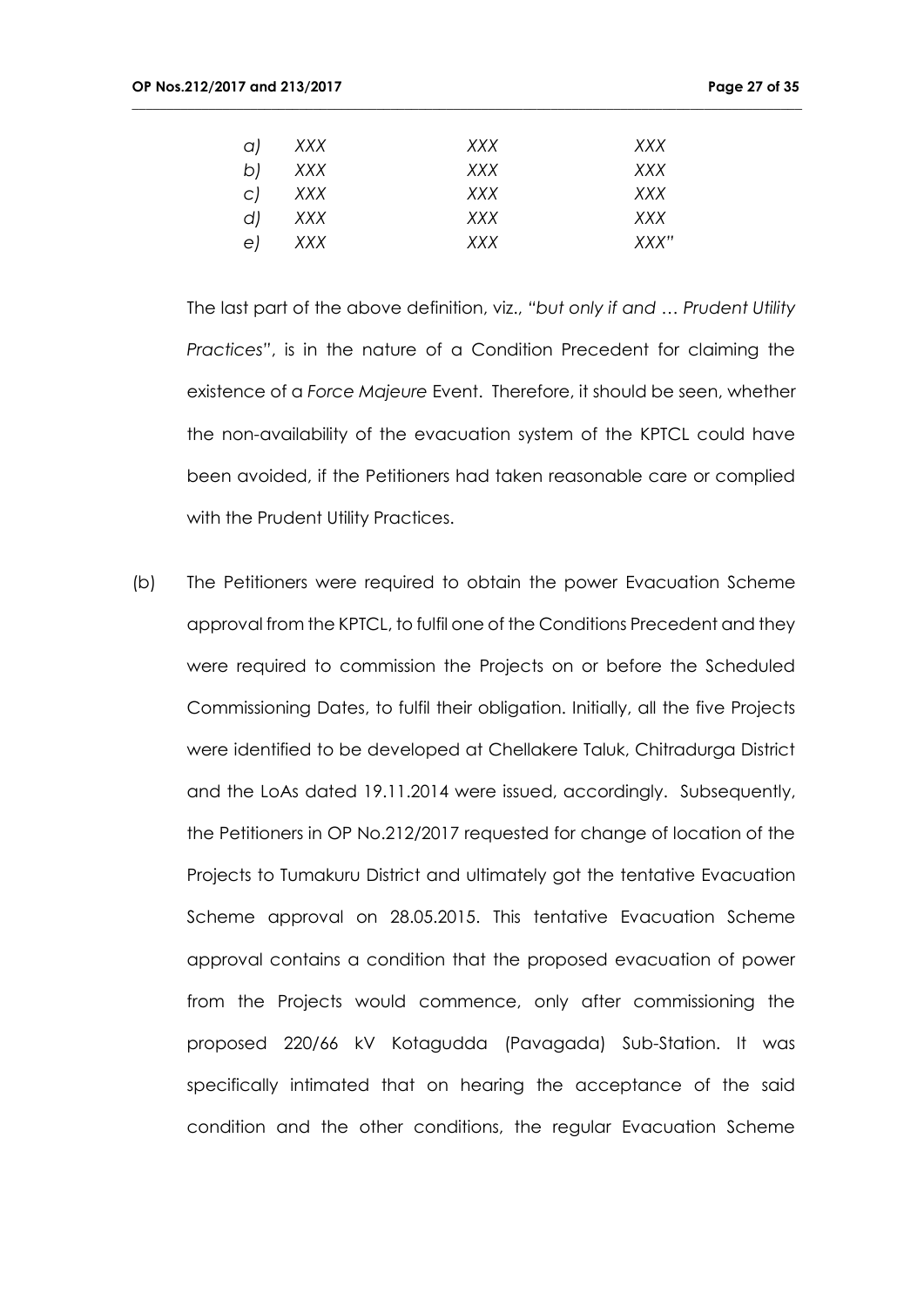approval would be issued. The Petitioners in OP NO.212/2017 agreed for the terms stated in the tentative Evacuation Scheme approval and thereafter, the regular Evacuation Scheme approval dated 10.06.2015 was issued. In the same way, the Petitioners in OP No.213/2017 obtained the tentative Evacuation Scheme approval dated 08.03.2016, which states that, the evacuation of power from the Solar Power Projects was feasible, only after commissioning of the 220 kV DC Line from the 400 kV PGCIL Hiriyur Sub-Station to the 220 kV Thallakku Sub-Station. The Petitioners in OP No.213/2017 had accepted the said term and the other terms stated in the tentative Evacuation Scheme approval, and thereafter, the regular Evacuation Scheme approval dated 10.01.2017 was issued.

**\_\_\_\_\_\_\_\_\_\_\_\_\_\_\_\_\_\_\_\_\_\_\_\_\_\_\_\_\_\_\_\_\_\_\_\_\_\_\_\_\_\_\_\_\_\_\_\_\_\_\_\_\_\_\_\_\_\_\_\_\_\_\_\_\_\_\_\_\_\_\_\_\_\_\_\_\_\_\_\_\_\_\_\_\_\_\_\_\_\_\_\_\_\_\_\_**

(c) In OP No.212/2017 the Petitioners, before accepting the conditional Evacuation Scheme approval, should have obtained a clarification from the KPTCL about the date, within which the work on the proposed Sub-Station would be, or likely to be completed, to take a decision, as to whether they should proceed with the Projects at that location. The Petitioners have contended that, the KPTCL was aware of the Scheduled Commissioning Date, therefore, they should have completed the work on the proposed Sub-Station. That appears to be not the correct approach of the Petitioners in OP No.212/2017. One can naturally expect that, such a condition must have been introduced, as the KPTCL was not sure of completing the construction of the said Sub-Station within the scheduled Commissioning Date of the Projects. Therefore, the Petitioners without obtaining the clarification regarding the date of completion of the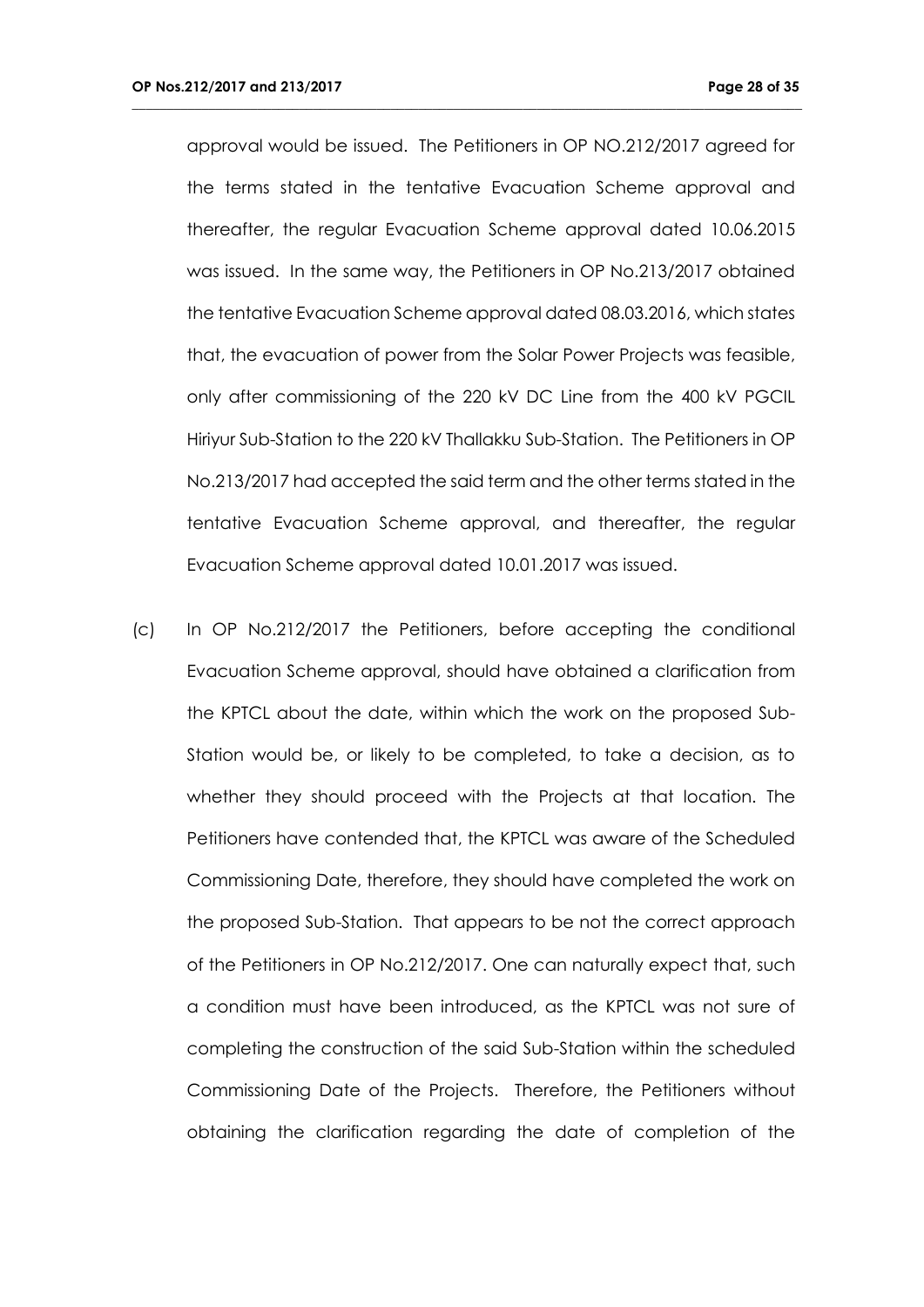Sub-Station works, accepting the condition stated in the tentative Evacuation Scheme approval, is not a prudent act on their part, and it would not amount to exercising the reasonable care in avoiding the delay in commissioning their Projects, in the event of non-availability of the evacuation system, within time. They could have avoided such a situation, if they could not have got the assurance from the KPTCL. A prudent Developer of the Power Project should have an assurance of evacuation of power from the Project, on or before the Scheduled Commissioning Date. The Petitioners in OP No.212/2017, proceeding with the works, without getting such an assurance from the KPTCL, have to blame themselves and it can be said that, they themselves have invited a *Force Majeure* Event of not getting the Evacuation Scheme system on or before the Scheduled Commissioning Date.

**\_\_\_\_\_\_\_\_\_\_\_\_\_\_\_\_\_\_\_\_\_\_\_\_\_\_\_\_\_\_\_\_\_\_\_\_\_\_\_\_\_\_\_\_\_\_\_\_\_\_\_\_\_\_\_\_\_\_\_\_\_\_\_\_\_\_\_\_\_\_\_\_\_\_\_\_\_\_\_\_\_\_\_\_\_\_\_\_\_\_\_\_\_\_\_\_**

(d) The Petitioners in OP No.212/2017 have, admittedly, not completed the construction works of the Projects, at least by the end of September, 2016, as can be seen from the findings recorded on the other issues. The Projects can be said to be ready for commissioning, only after the inspection of the CEIG and issuance of the Safety Certificates. The temporary evacuation approval was given, immediately after obtaining the CEIG Safety approvals. Therefore, the Petitioners cannot take advantage of their own faults and blame the KPTCL. The KPTCL had, at no point of time, made any representation of completion of the Kotagudda (Pavagada) Sub-Station works, on or before the Scheduled Commissioning Date, so as to persuade the Petitioners to take up the Project works on fast track.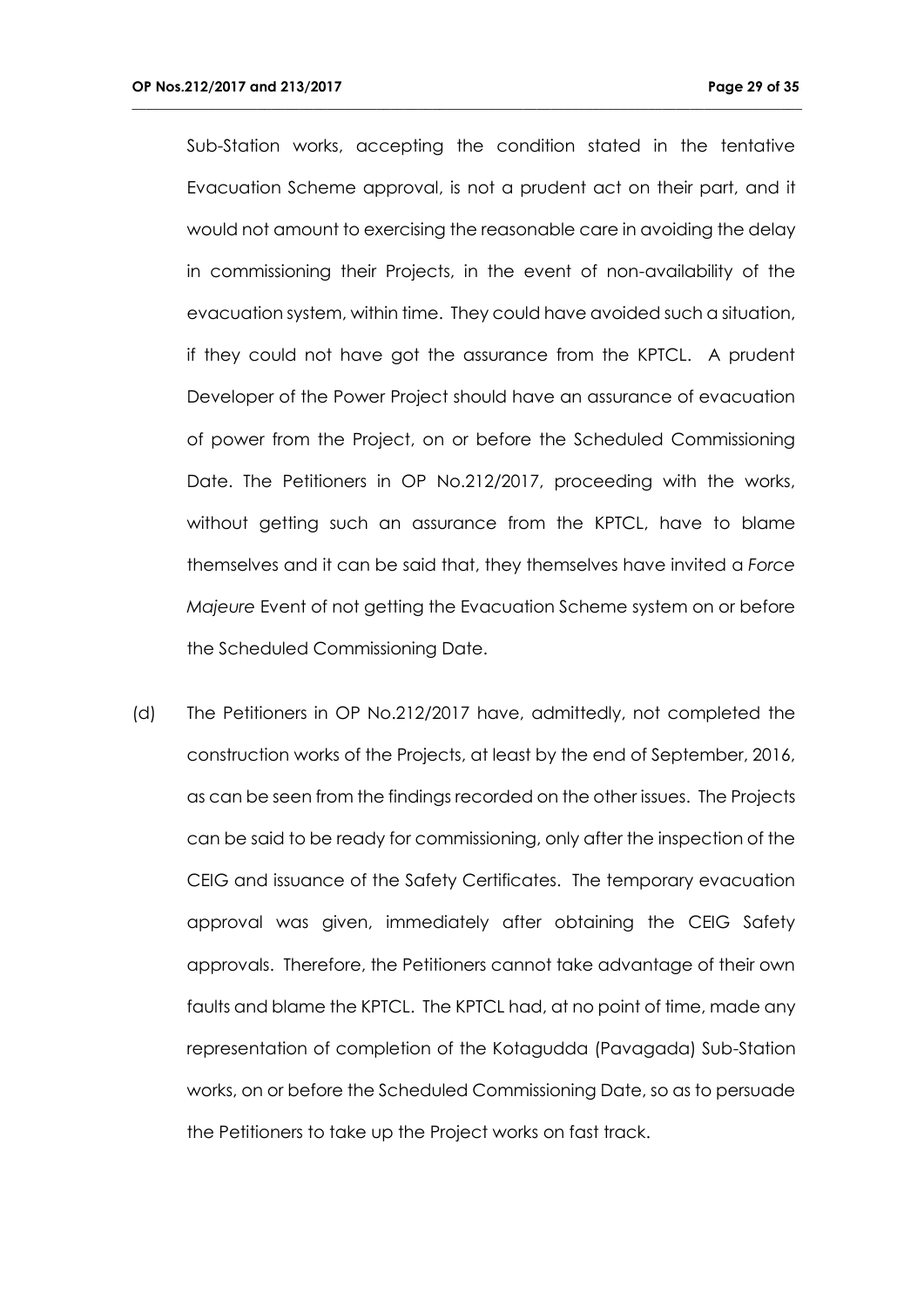(e) The Petitioners in OP No.213/2017 got the tentative Evacuation Scheme approval on 08.03.2016, about three months earlier to the Scheduled Commissioning Date. They have obtained the regular Evacuation Scheme approval on 10.01.2017, nearly after seven months from the Scheduled Commissioning Date. Therefore, in this case, one can say that the Petitioners themselves invited a *force Majeure* Event, as they had not taken any reasonable care or not complied with the Prudent Utility Practices.

- (f) For the above reasons, we hold that, the non-availability of the evacuation system of the KPTCL, on or after the Scheduled Commissioning Date, cannot be treated as a *Force Majeure* Event in the present cases. Therefore, we answer Issue No.(2), in the negative.
- 18) **ISSUE No.(3):** *In case, the construction of the Solar Power Projects itself is found to be incomplete and not ready for commissioning, can the non-availability of the evacuation system of the KPTCL be treated as a Force Majeure Event?*
- (a) The Petitioners have contended, in their Rejoinder, that the question of their Power Plants being not ready, does not arise, because the Power Plants could be commissioned, only when they are connected to the Transmission Lines. Such a contention implies that, even if the Solar Power Plants are found to be incomplete and not ready for commissioning, the non-availability of the evacuation system of the KPTCL should be treated as a *Force Majeure* Event. We are of the considered opinion that, such a contention of the Petitioners cannot be accepted. The Petitioners can claim the non-availability of the evacuation system as a *Force Majeure* Event, only when they establish that their Projects are ready for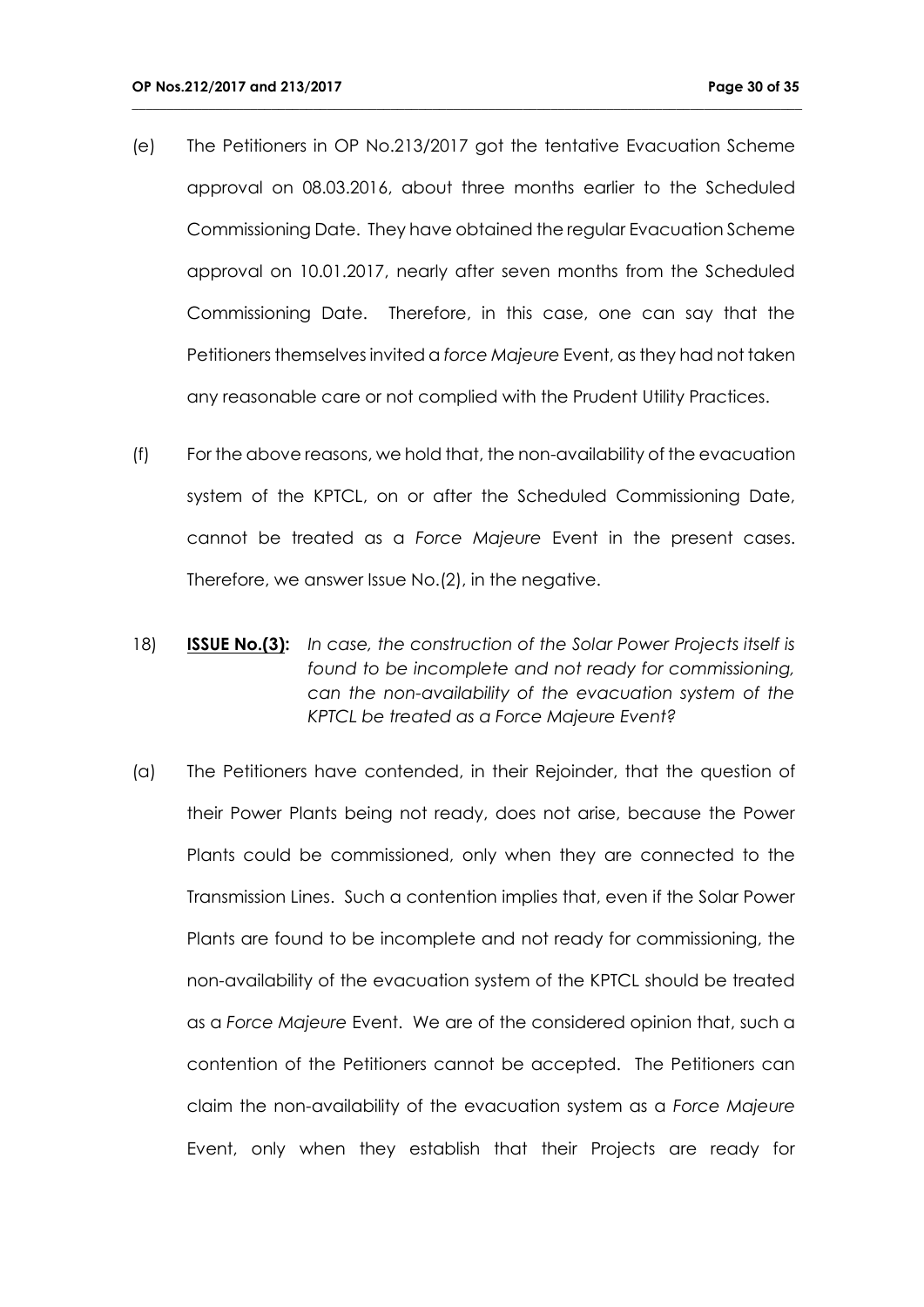commissioning, but evacuation facility is not ready. Such a conclusion is clearly derivable from the definition of "*Force Majeure*", stated in the PPAs. The benefit of a *Force Majeure*, due to non-availability of the evacuation system of the KPTCL, can be claimed by the Petitioners, only subsequent to the completion of their Solar Power Projects and they being ready for commissioning the Projects. The learned counsel for the Petitioners, either in his oral or written submissions, has not controverted the stand of the Respondents, that the Power Projects themselves not being ready for commissioning, the non-availability of the evacuation system cannot be treated as a *Force Majeure* Event.

- (b) Therefore, we answer Issue No.(3), in the negative.
- 19) **ISSUE No.(4):** *Whether, on or before the Scheduled Commissioning Date, the construction works of the Solar Power Projects of the Petitioners were completed and ready for commissioning?*
- (a) Admittedly, in both the cases, the construction works of the Solar Power Projects of the Petitioners were incomplete and they were not ready for commissioning, as on the Scheduled Commissioning Date, i.e., 17.06.2016. The Petitioners themselves have asserted that their Projects were completed by the end of September, 2016.
- (b) Therefore, we answer Issue No.(4) in the negative.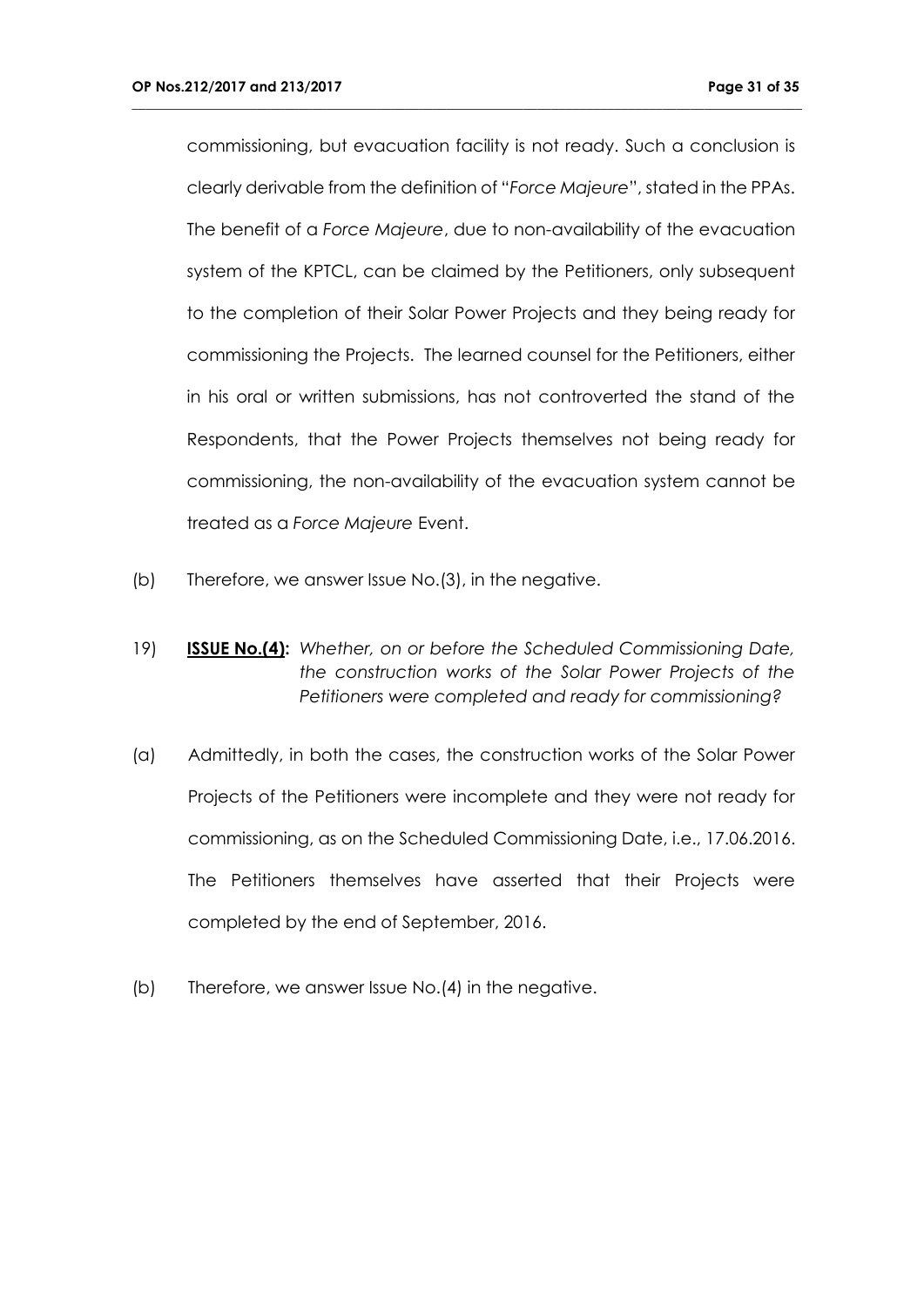20) **ISSUE No.(5):** If answer to Issue No(4) above is held in the negative, on what dates these Solar Power Projects were ready for commissioning?

- (a) The Respondents have contended that, the Solar Power Projects of the Petitioners were not ready for commissioning, till the issuance of the Certificates by the CEIG, certifying the electrical safety approvals of the Solar Power Plants and other accessories. In OP No.212/2017, the electrical safety approvals were issued by the CEIG, as per his Certificates dated 28.03.2017. Such Certificates were issued in OP No.213/2017 on 25.03.2017, as can be seen from the letter dated 01.08.2017 of the HESCOM, addressed to this Commission (produced by the Petitioners as ANNEXURE-F). On the other hand, the Petitioners have contended that, the Solar Power Projects were ready for commissioning by the end of September, 2016.
- (b) In OP No.212/2017, in the letters dated 19.08.2016 (ANNEXURE-A), 09.09.2016 and 14.09.2016 (both produced at ANNEXURE-C), the Petitioners have claimed that, the Solar Power Projects were 'almost ready'. The references to the letters of the Petitioners, made in the CEIG Reports dated 28.03.2017, would show that, the Projects of Petitioners Nos.1 and 2 were reported to have been completed by 01.10.2016 and the Project of Petitioner No.3, viz., SEI Suryashakthi Private Limited, was reported to have been completed on 27.03.2017. Further, these approvals would show that, the CEIG intimated certain defects, as per his letter dated 26.12.2016, in respect of the Projects of Petitioner Nos.1 and 2. Further, they would show that, the final inspection was done on 28.03.2017,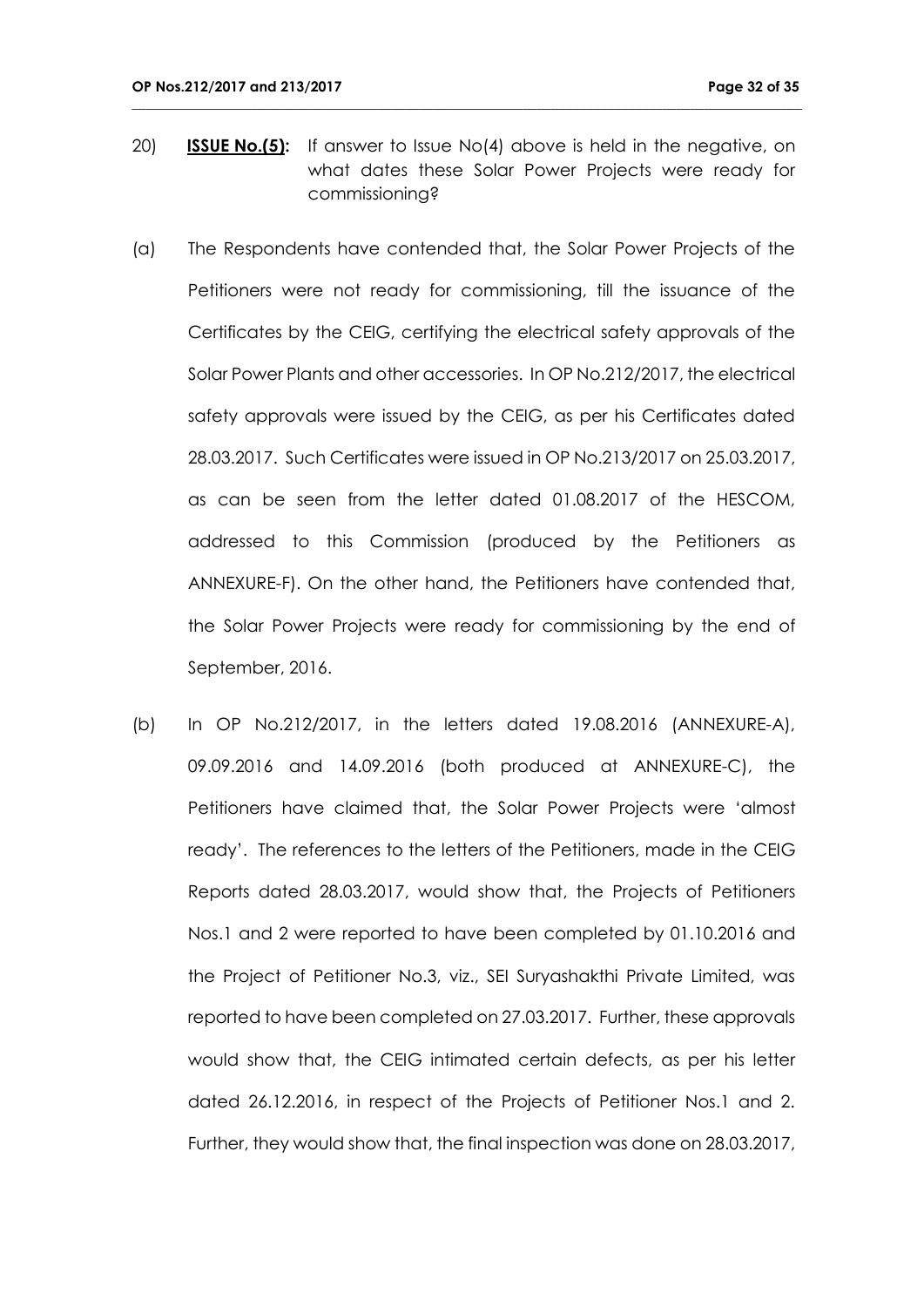for verification of the compliances of the defects, attended to. The electrical safety approval dated 28.03.2017 relating to Petitioner No.3 would show that, the Project works were reported to have been completed on 27.03.2017 and the inspection was conducted on 28.03.2017. From the above facts, it can be stated that, the Projects of the Petitioners in OP No.212/2017 may be taken as completed on 28.03.2017.

- (c) As regards OP No.213/2017, in the letter dated 03.02.2017, addressed to the 2nd Respondent (HESCOM) and in the letter dated 09.02.2017 addressed to the 1st Respondent (BESCOM) (both marked as ANNEXURE-C), it is stated that, the Projects were 'almost ready' for interconnection. As already noted, the electrical safety approvals of the CEIG was obtained on 25.03.2017. Therefore, these Projects can be taken as completed on 25.03.2017.
- (d) For the above reasons, we hold that, the Solar Power Projects of the Petitioners in OP No.212/2017 were ready for commissioning on 28.03.2017 and the Solar Power Projects of the Petitioners in OP No.213/2017 were ready for commissioning on 25.03.2017. Therefore, we answer Issue No.(5), accordingly.
- 21) **ISSUE No.(6):** *If there is a delay in achieving the Scheduled Commissioning Date, what shall be the tariff applicable for the energy supplied from these Solar Power Projects?*
- (a) It is found that, there was a delay in achieving the Scheduled Commissioning Dates of the Solar Power Projects. Therefore, admittedly,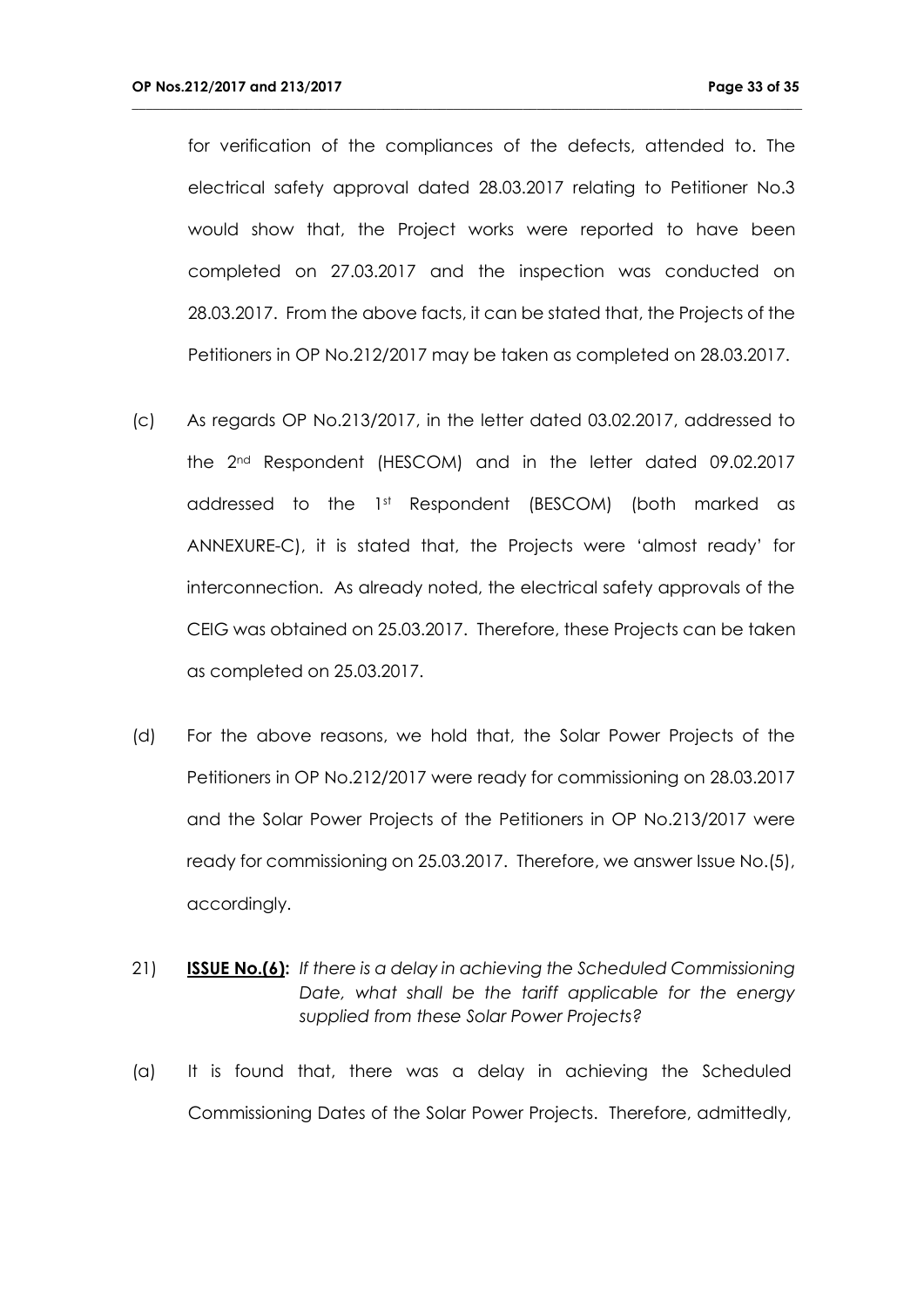the tariff applicable for all the Projects is Rs.6.51 per unit, which was prevalent as on the date of commissioning of the Projects.

**\_\_\_\_\_\_\_\_\_\_\_\_\_\_\_\_\_\_\_\_\_\_\_\_\_\_\_\_\_\_\_\_\_\_\_\_\_\_\_\_\_\_\_\_\_\_\_\_\_\_\_\_\_\_\_\_\_\_\_\_\_\_\_\_\_\_\_\_\_\_\_\_\_\_\_\_\_\_\_\_\_\_\_\_\_\_\_\_\_\_\_\_\_\_\_\_**

- (b) Therefore, we answer Issue No.(6), accordingly.
- 22) **ISSUE No.(7)**: *Whether there can be a direction in the present proceedings, for payment of the Liquidated Damages, as per Articles 4.3 and 5.8 of the PPAs?*
- (a) The Respondents claim that, there should be a direction for payment of the Liquidate Damages, as per Articles 4.3 and 5.8 of the PPAs. The Petitioners have contended that, in the present proceedings, there cannot be any direction for payment of the Liquidated Damages, unless the Respondents have made any counter-claim for the Liquidated Damages. The scope of the Petitions filed by the Petitioners does not cover the issue relating to the liability for payment of the Liquidated Damages, under the terms of the PPAs. The respective contentions of the parties, in this regard, are kept open.
- (b) For the above reasons, we hold that, there can be no direction against the Petitioners, for payment of the Liquidated Damages, in these proceedings. Therefore, we answer Issue No.(7) in the negative.

## 23) **ISSUE No.(8):** *What Order?*

For the foregoing reasons, we pass the following:

#### **ORDER**

(a) The Petitioners in OP No.212/2017 and OP No.213/2017 are not entitled for any of the reliefs, as prayed for by them in the Petitions;